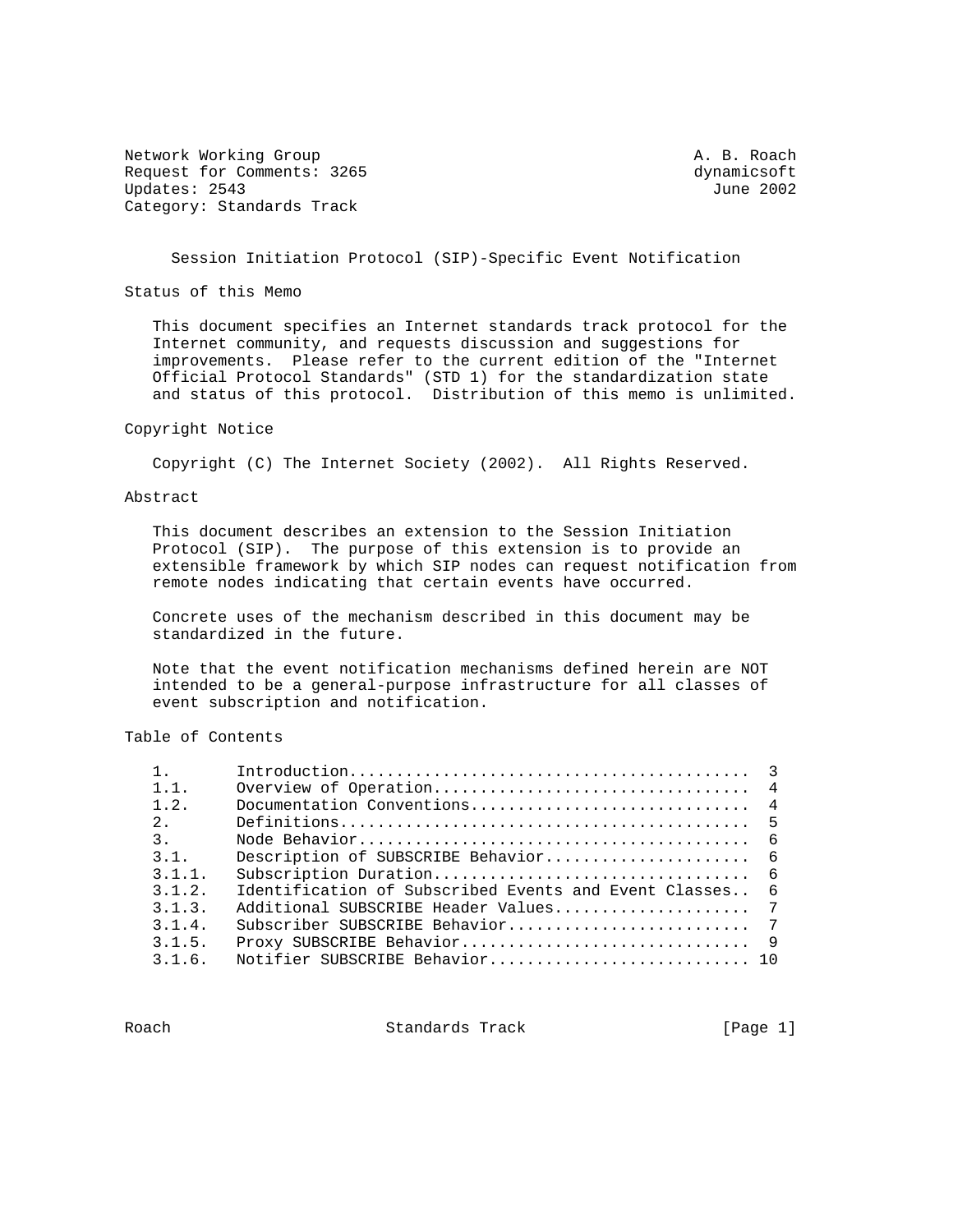| 3.2.    | Description of NOTIFY Behavior 13                     |    |
|---------|-------------------------------------------------------|----|
| 3.2.1.  | Identification of Reported Events, Event Classes, and |    |
|         |                                                       |    |
| 3.2.2.  | Notifier NOTIFY Behavior 14                           |    |
| 3.2.3.  |                                                       |    |
| 3.2.4.  | Subscriber NOTIFY Behavior 16                         |    |
| 3.3.    |                                                       |    |
| 3.3.1.  | Detecting support for SUBSCRIBE and NOTIFY 18         |    |
| 3.3.2.  |                                                       |    |
| 3.3.3.  |                                                       |    |
| 3.3.4.  | Dialog creation and termination 18                    |    |
| 3.3.5.  | State Agents and Notifier Migration 19                |    |
| 3.3.6.  |                                                       |    |
| 3.3.7.  | Allow-Events header usage 21                          |    |
| 3.3.8.  |                                                       |    |
| 4.      |                                                       |    |
| 4.1.    | Appropriateness of Usage 21                           |    |
| 4.2.    | Event Template-packages 22                            |    |
| 4.3.    | Amount of State to be Conveyed 22                     |    |
| 4.3.1.  | Complete State Information 23                         |    |
| 4.3.2.  |                                                       |    |
| 4.4.    | Event Package Responsibilities 24                     |    |
| 4.4.1.  |                                                       |    |
| 4.4.2.  | Event Package Parameters 24                           |    |
| 4.4.3.  |                                                       |    |
| 4.4.4.  |                                                       |    |
| 4.4.5.  |                                                       |    |
| 4.4.6.  | Notifier processing of SUBSCRIBE requests 25          |    |
| 4.4.7.  | Notifier generation of NOTIFY requests 25             |    |
| 4.4.8.  | Subscriber processing of NOTIFY requests 26           |    |
| 4.4.9.  | Handling of forked requests 26                        |    |
| 4.4.10. |                                                       |    |
| 4.4.11. |                                                       |    |
| 4.4.12. |                                                       |    |
| 4.4.13. | Use of URIs to Retrieve State 27                      |    |
| 5.      |                                                       |    |
| 5.1.    |                                                       |    |
| 5.2.    | Notifier Privacy Mechanism 28                         |    |
| 5.3.    |                                                       |    |
| 5.4.    |                                                       |    |
| 5.5.    | Man-in-the middle attacks 29                          |    |
| 5.6.    |                                                       |    |
| б.      |                                                       | 29 |
| 6.1.    |                                                       | 30 |
|         | Registration Information                              | 30 |
| 6.2.    | Registration Template                                 | 31 |
| 6.3.    |                                                       |    |
| 6.4.    |                                                       | 32 |
| 7.      |                                                       | 32 |

Roach Standards Track [Page 2]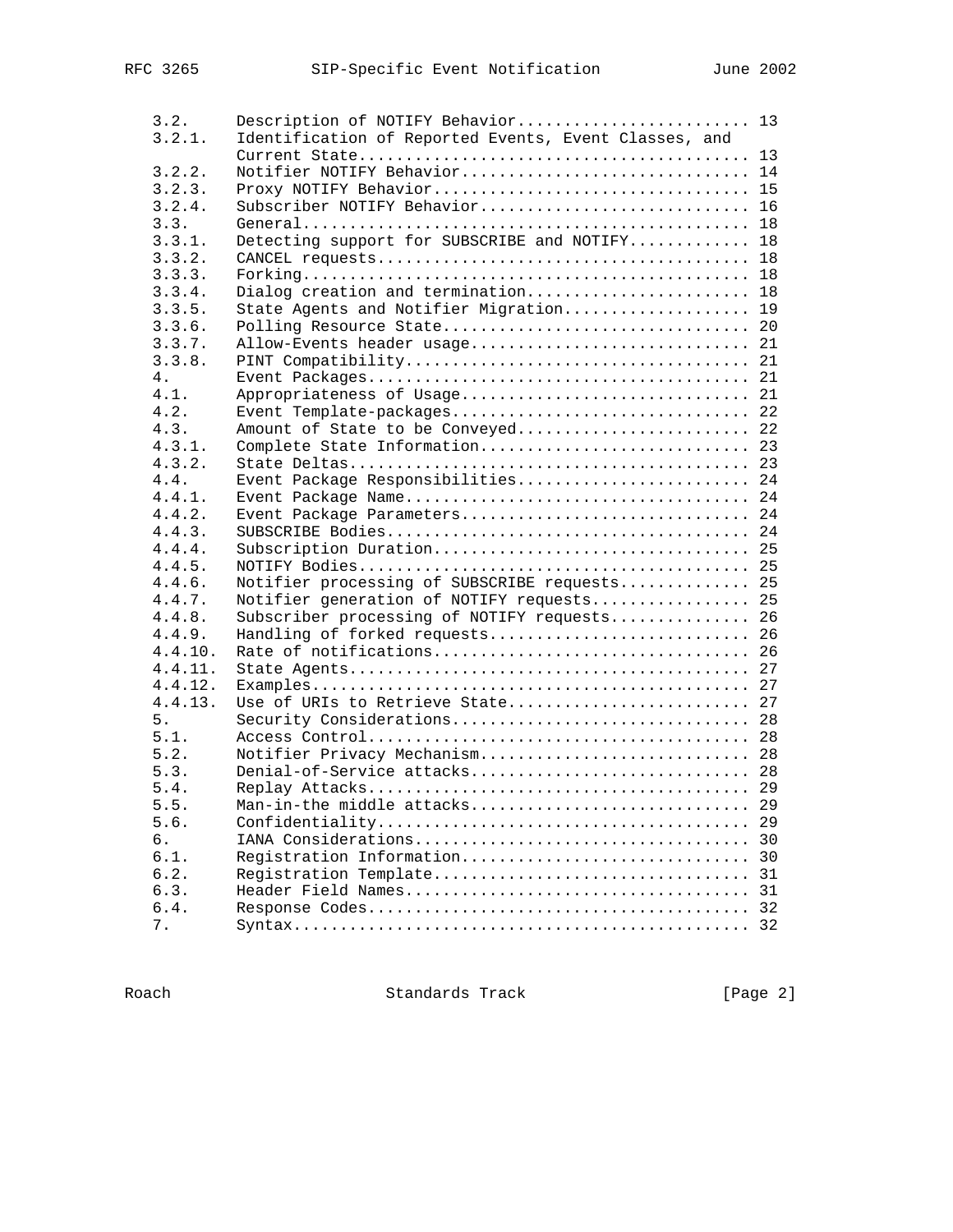| 7 1       |                                                  |  |
|-----------|--------------------------------------------------|--|
| $7.1.1$ . |                                                  |  |
| 7.1.2.    |                                                  |  |
| 7.2.      |                                                  |  |
| 7.2.1.    |                                                  |  |
| 7.2.2.    |                                                  |  |
| 7.2.3.    | "Subscription-State" Header 35                   |  |
| 7.3.      |                                                  |  |
| 7.3.1.    | "202 Accepted" Response Code 35                  |  |
| 7.3.2.    | "489 Bad Event" Response Code 35                 |  |
| 7.4.      |                                                  |  |
| 8.        |                                                  |  |
| 9.        |                                                  |  |
| 10.       |                                                  |  |
| 11        | Notice Regarding Intellectual Property Rights 37 |  |
| 12.       |                                                  |  |
| 13.       |                                                  |  |
|           |                                                  |  |

## 1. Introduction

 The ability to request asynchronous notification of events proves useful in many types of SIP services for which cooperation between end-nodes is required. Examples of such services include automatic callback services (based on terminal state events), buddy lists (based on user presence events), message waiting indications (based on mailbox state change events), and PSTN and Internet Internetworking (PINT) [2] status (based on call state events).

 The methods described in this document provide a framework by which notification of these events can be ordered.

 The event notification mechanisms defined herein are NOT intended to be a general-purpose infrastructure for all classes of event subscription and notification. Meeting requirements for the general problem set of subscription and notification is far too complex for a single protocol. Our goal is to provide a SIP-specific framework for event notification which is not so complex as to be unusable for simple features, but which is still flexible enough to provide powerful services. Note, however, that event packages based on this framework may define arbitrarily elaborate rules which govern the subscription and notification for the events or classes of events they describe.

 This document does not describe an extension which may be used directly; it must be extended by other documents (herein referred to as "event packages"). In object-oriented design terminology, it may

Roach **Standards Track** [Page 3]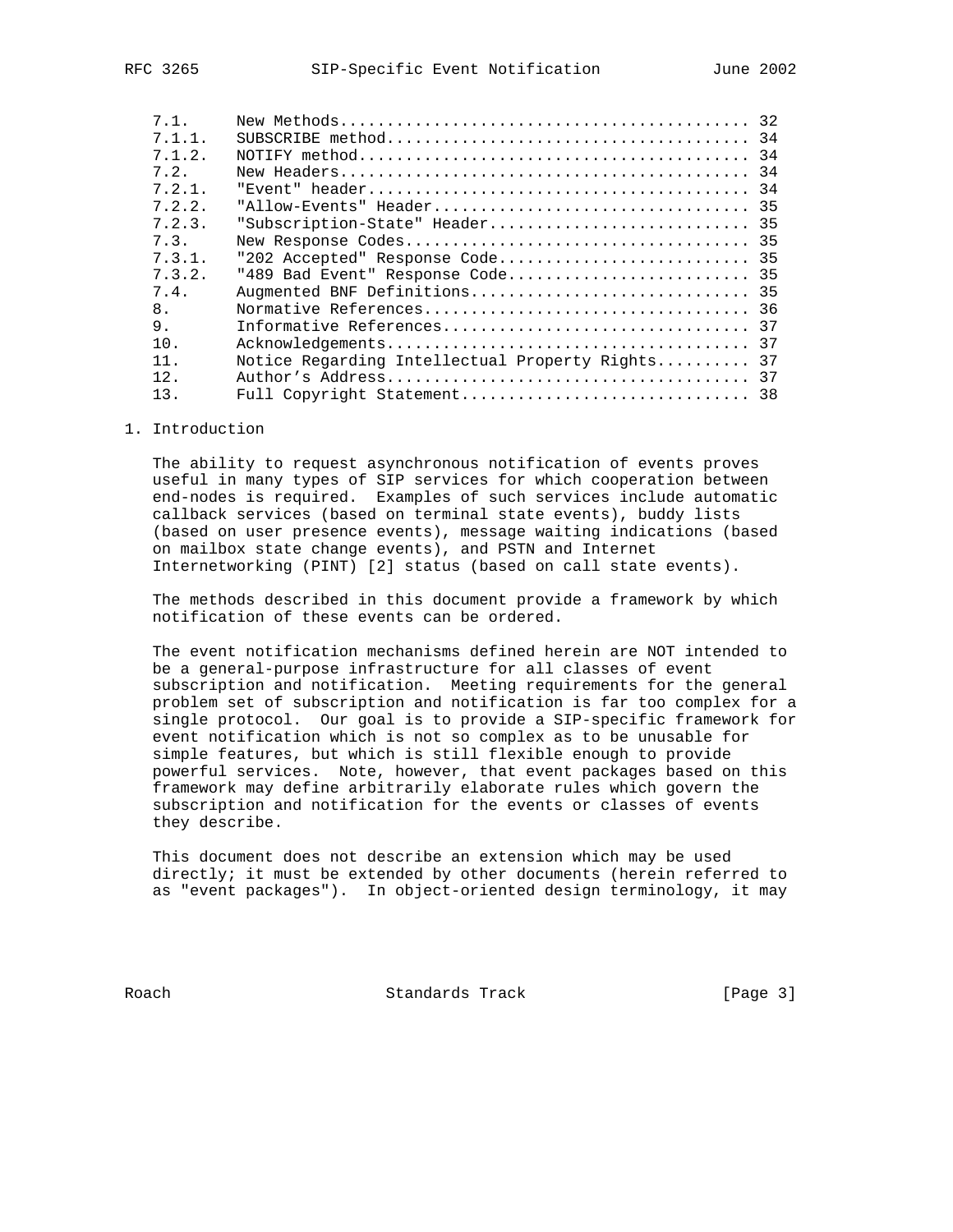be thought of as an abstract base class which must be derived into an instantiatable class by further extensions. Guidelines for creating these extensions are described in section 4.

1.1. Overview of Operation

 The general concept is that entities in the network can subscribe to resource or call state for various resources or calls in the network, and those entities (or entities acting on their behalf) can send notifications when those states change.

A typical flow of messages would be:

| Subscriber                                                                                                                                                                                                                                                                                                                                                                                                                                                                                                                                | Notifier |                            |                                  |
|-------------------------------------------------------------------------------------------------------------------------------------------------------------------------------------------------------------------------------------------------------------------------------------------------------------------------------------------------------------------------------------------------------------------------------------------------------------------------------------------------------------------------------------------|----------|----------------------------|----------------------------------|
| $---SUBSCRIBE--->$                                                                                                                                                                                                                                                                                                                                                                                                                                                                                                                        |          | Request state subscription |                                  |
| $\vert$ <-------200-------- $\vert$                                                                                                                                                                                                                                                                                                                                                                                                                                                                                                       |          | Acknowledge subscription   |                                  |
| $\boxed{ < \texttt{---} \texttt{---} \texttt{NOTIFY} \texttt{---} \texttt{---}$                                                                                                                                                                                                                                                                                                                                                                                                                                                           |          |                            | Return current state information |
| --------200------->                                                                                                                                                                                                                                                                                                                                                                                                                                                                                                                       |          |                            |                                  |
| $\mbox{\large\it <}\mbox{\large\it --}\mbox{\large\it --}\mbox{\large\it --}\mbox{\large\it --}\mbox{\large\it --}\mbox{\large\it --}\mbox{\large\it --}\mbox{\large\it --}\mbox{\large\it --}\mbox{\large\it --}\mbox{\large\it --}\mbox{\large\it --}\mbox{\large\it --}\mbox{\large\it --}\mbox{\large\it --}\mbox{\large\it --}\mbox{\large\it --}\mbox{\large\it --}\mbox{\large\it --}\mbox{\large\it --}\mbox{\large\it --}\mbox{\large\it --}\mbox{\large\it --}\mbox{\large\it --}\mbox{\large\it --}\mbox{\large\it --}\mbox{\$ |          |                            | Return current state information |
| $------200------>$                                                                                                                                                                                                                                                                                                                                                                                                                                                                                                                        |          |                            |                                  |

 Subscriptions are expired and must be refreshed by subsequent SUBSCRIBE messages.

#### 1.2. Documentation Conventions

 There are several paragraphs throughout this document which provide motivational or clarifying text. Such passages are non-normative, and are provided only to assist with reader comprehension. These passages are set off from the remainder of the text by being indented thus:

 This is an example of non-normative explanatory text. It does not form part of the specification, and is used only for clarification.

 Numbers in square brackets (e.g., [1]) denote a reference to one of the entries in the reference sections; see sections 8 and 9.

 The all-capital terms "MUST", "SHOULD", "MAY", "SHOULD NOT", "MUST NOT", and "RECOMMENDED" are used as defined in RFC 2119 [5].

 The use of quotation marks next to periods and commas follows the convention used by the American Mathematical Society; although contrary to traditional American English convention, this usage lends clarity to certain passages.

Roach **Standards Track** [Page 4]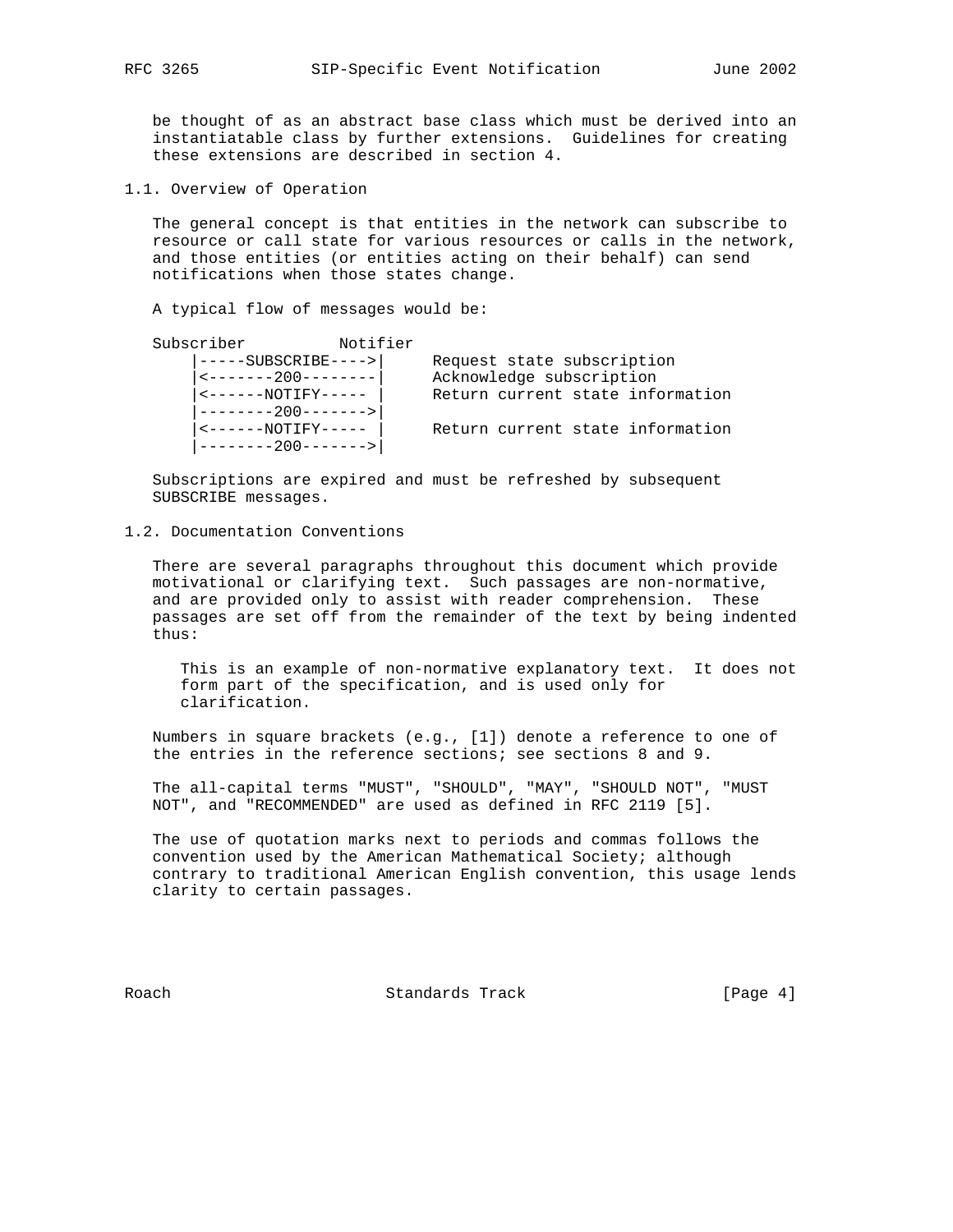#### 2. Definitions

- Event Package: An event package is an additional specification which defines a set of state information to be reported by a notifier to a subscriber. Event packages also define further syntax and semantics based on the framework defined by this document required to convey such state information.
- Event Template-Package: An event template-package is a special kind of event package which defines a set of states which may be applied to all possible event packages, including itself.
- Notification: Notification is the act of a notifier sending a NOTIFY message to a subscriber to inform the subscriber of the state of a resource.
- Notifier: A notifier is a user agent which generates NOTIFY requests for the purpose of notifying subscribers of the state of a resource. Notifiers typically also accept SUBSCRIBE requests to create subscriptions.
- State Agent: A state agent is a notifier which publishes state information on behalf of a resource; in order to do so, it may need to gather such state information from multiple sources. State agents always have complete state information for the resource for which they are creating notifications.
- Subscriber: A subscriber is a user agent which receives NOTIFY requests from notifiers; these NOTIFY requests contain information about the state of a resource in which the subscriber is interested. Subscribers typically also generate SUBSCRIBE requests and send them to notifiers to create subscriptions.
- Subscription: A subscription is a set of application state associated with a dialog. This application state includes a pointer to the associated dialog, the event package name, and possibly an identification token. Event packages will define additional subscription state information. By definition, subscriptions exist in both a subscriber and a notifier.
- Subscription Migration: Subscription migration is the act of moving a subscription from one notifier to another notifier.

Roach **Standards Track** [Page 5]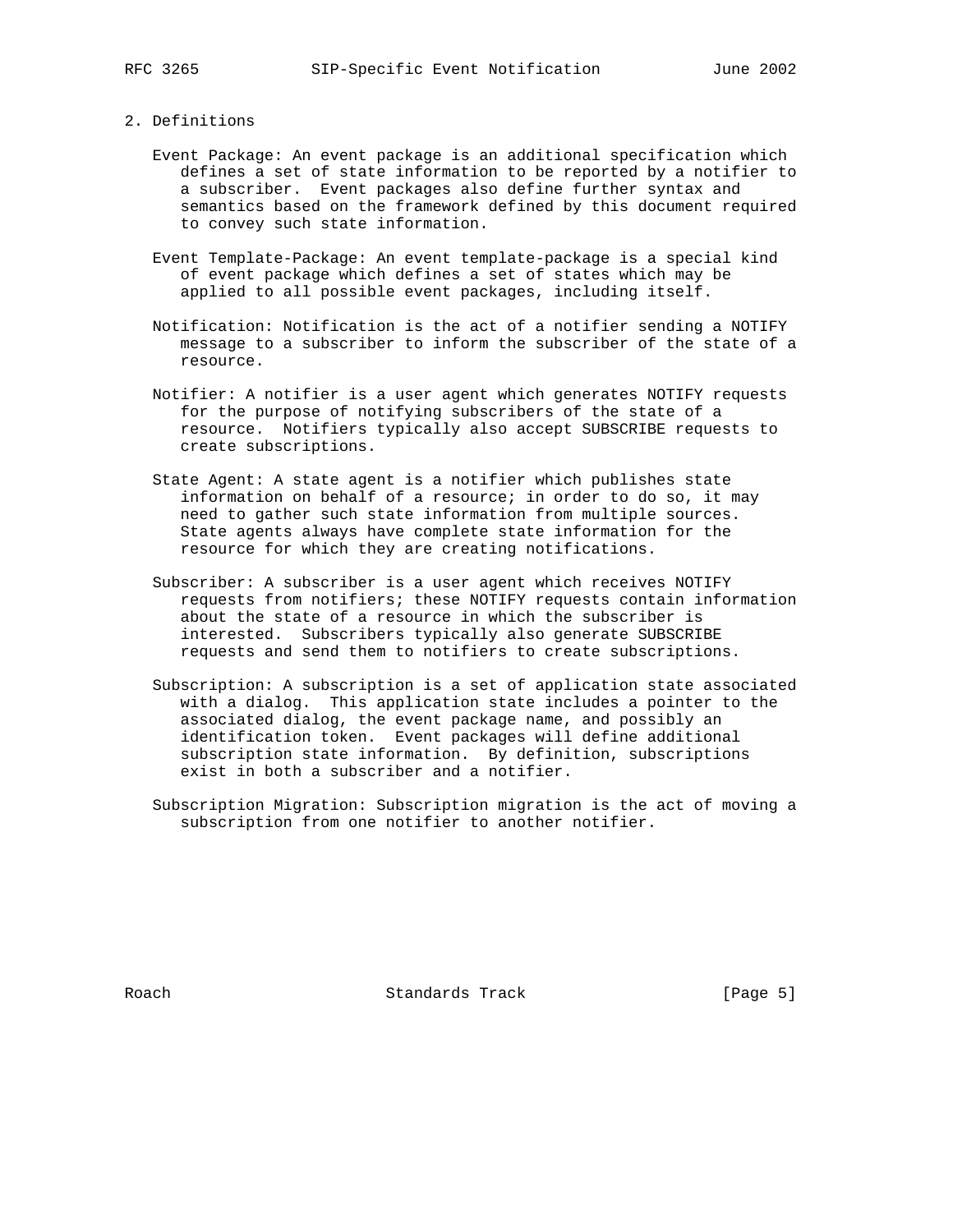# 3. Node Behavior

3.1. Description of SUBSCRIBE Behavior

 The SUBSCRIBE method is used to request current state and state updates from a remote node.

3.1.1. Subscription Duration

 SUBSCRIBE requests SHOULD contain an "Expires" header (defined in SIP [1]). This expires value indicates the duration of the subscription. In order to keep subscriptions effective beyond the duration communicated in the "Expires" header, subscribers need to refresh subscriptions on a periodic basis using a new SUBSCRIBE message on the same dialog as defined in SIP [1].

 If no "Expires" header is present in a SUBSCRIBE request, the implied default is defined by the event package being used.

 200-class responses to SUBSCRIBE requests also MUST contain an "Expires" header. The period of time in the response MAY be shorter but MUST NOT be longer than specified in the request. The period of time in the response is the one which defines the duration of the subscription.

 An "expires" parameter on the "Contact" header has no semantics for SUBSCRIBE and is explicitly not equivalent to an "Expires" header in a SUBSCRIBE request or response.

 A natural consequence of this scheme is that a SUBSCRIBE with an "Expires" of 0 constitutes a request to unsubscribe from an event.

 In addition to being a request to unsubscribe, a SUBSCRIBE message with "Expires" of 0 also causes a fetch of state; see section 3.3.6.

 Notifiers may also wish to cancel subscriptions to events; this is useful, for example, when the resource to which a subscription refers is no longer available. Further details on this mechanism are discussed in section 3.2.2.

3.1.2. Identification of Subscribed Events and Event Classes

 Identification of events is provided by three pieces of information: Request URI, Event Type, and (optionally) message body.

Roach **Standards Track** [Page 6]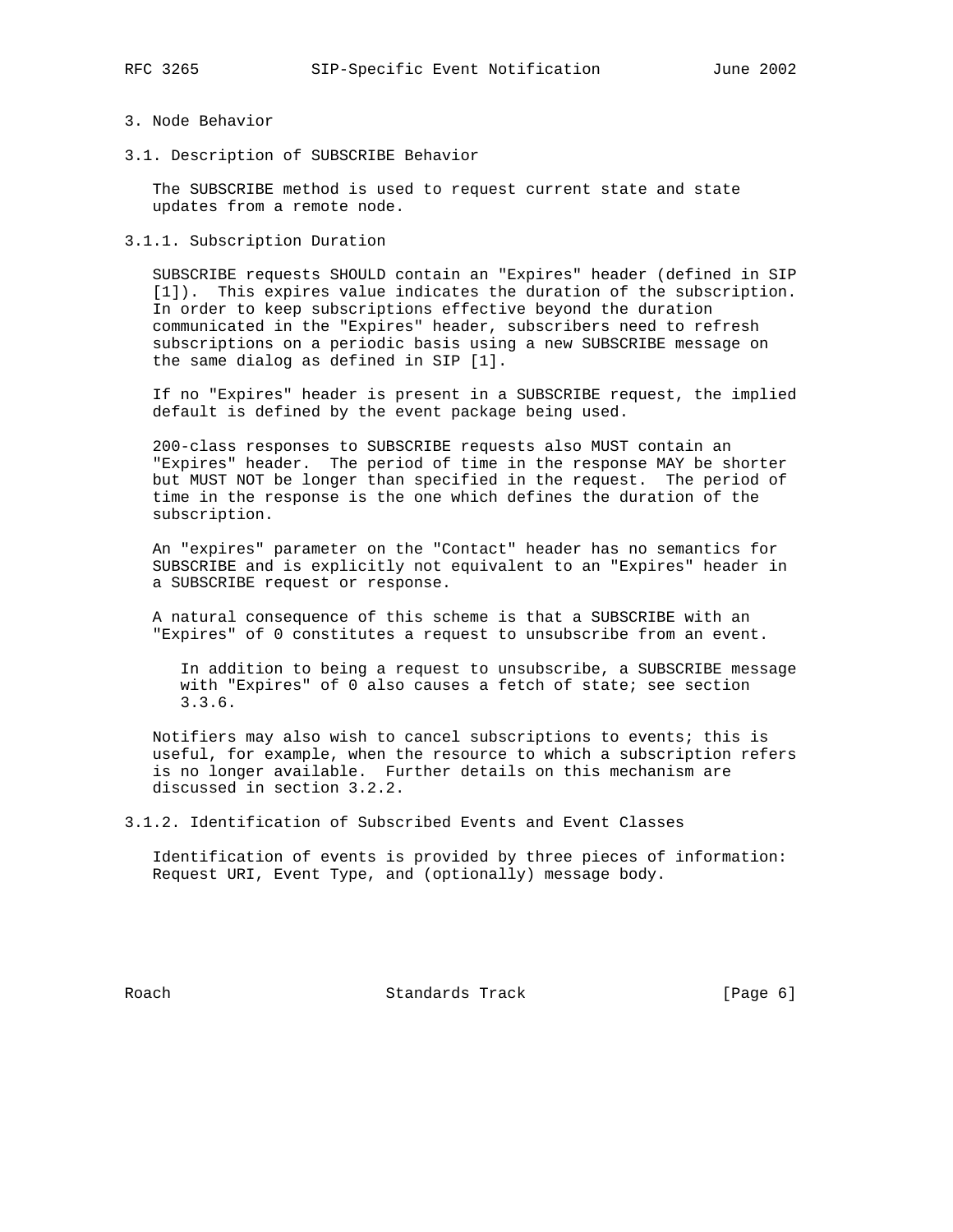The Request URI of a SUBSCRIBE request, most importantly, contains enough information to route the request to the appropriate entity per the request routing procedures outlined in SIP [1]. It also contains enough information to identify the resource for which event notification is desired, but not necessarily enough information to uniquely identify the nature of the event (e.g., "sip:adam@dynamicsoft.com" would be an appropriate URI to subscribe to for my presence state; it would also be an appropriate URI to subscribe to the state of my voice mailbox).

 Subscribers MUST include exactly one "Event" header in SUBSCRIBE requests, indicating to which event or class of events they are subscribing. The "Event" header will contain a token which indicates the type of state for which a subscription is being requested. This token will be registered with the IANA and will correspond to an event package which further describes the semantics of the event or event class. The "Event" header MAY also contain an "id" parameter. This "id" parameter, if present, contains an opaque token which identifies the specific subscription within a dialog. An "id" parameter is only valid within the scope of a single dialog.

 If the event package to which the event token corresponds defines behavior associated with the body of its SUBSCRIBE requests, those semantics apply.

 Event packages may also define parameters for the Event header; if they do so, they must define the semantics for such parameters.

# 3.1.3. Additional SUBSCRIBE Header Values

 Because SUBSCRIBE requests create a dialog as defined in SIP [1], they MAY contain an "Accept" header. This header, if present, indicates the body formats allowed in subsequent NOTIFY requests. Event packages MUST define the behavior for SUBSCRIBE requests without "Accept" headers; usually, this will connote a single, default body type.

 Header values not described in this document are to be interpreted as described in SIP [1].

3.1.4. Subscriber SUBSCRIBE Behavior

3.1.4.1. Requesting a Subscription

SUBSCRIBE is a dialog-creating method, as described in SIP [1].

 When a subscriber wishes to subscribe to a particular state for a resource, it forms a SUBSCRIBE message. If the initial SUBSCRIBE

Roach **Standards Track** [Page 7]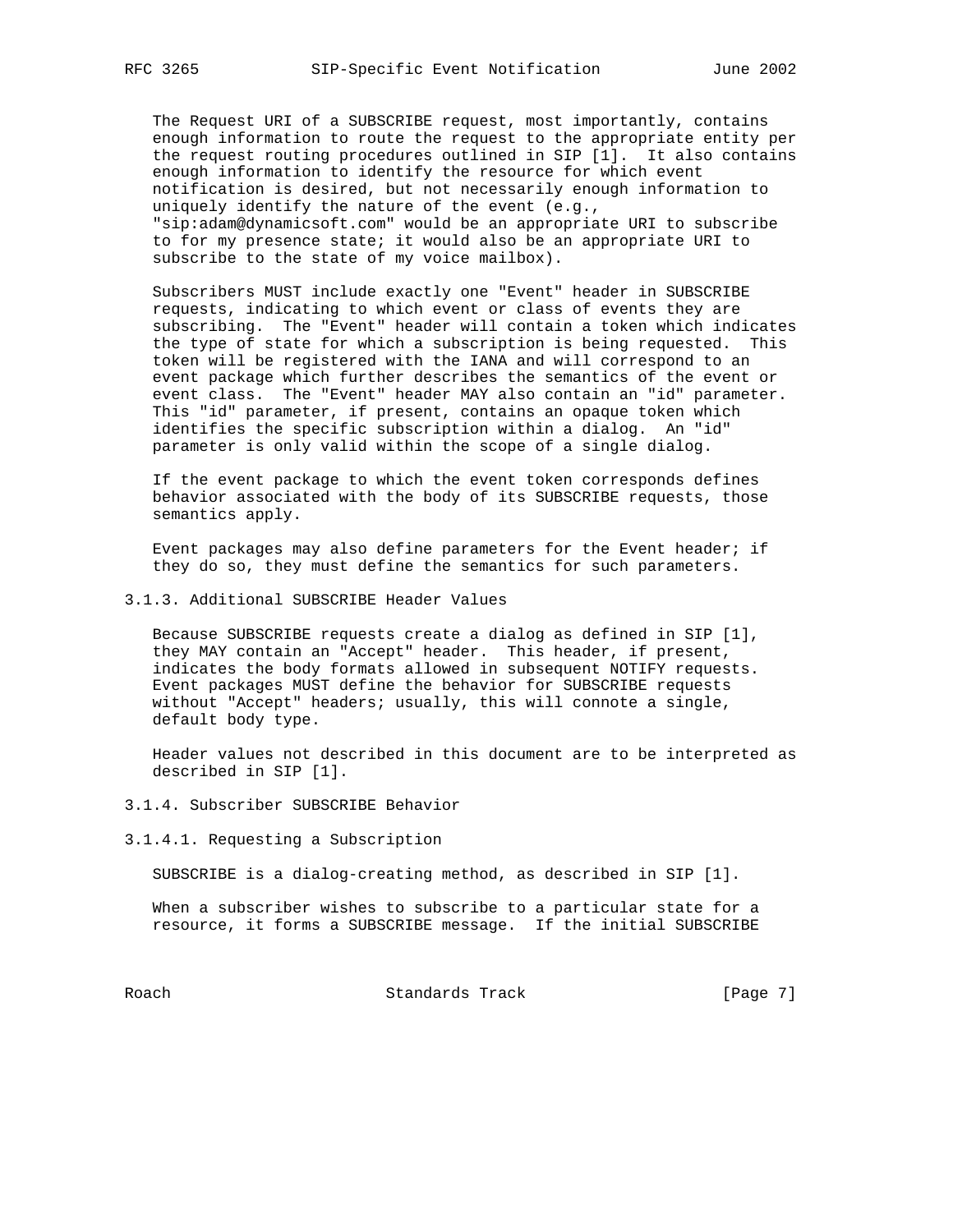represents a request outside of a dialog (as it typically will), its construction follows the procedures outlined in SIP [1] for UAC request generation outside of a dialog.

 This SUBSCRIBE request will be confirmed with a final response. 200-class responses indicate that the subscription has been accepted, and that a NOTIFY will be sent immediately. A 200 response indicates that the subscription has been accepted and that the user is authorized to subscribe to the requested resource. A 202 response merely indicates that the subscription has been understood, and that authorization may or may not have been granted.

 The "Expires" header in a 200-class response to SUBSCRIBE indicates the actual duration for which the subscription will remain active (unless refreshed).

 Non-200 class final responses indicate that no subscription or dialog has been created, and no subsequent NOTIFY message will be sent. All non-200 class responses (with the exception of "489", described herein) have the same meanings and handling as described in SIP [1].

 A SUBSCRIBE request MAY include an "id" parameter in its "Event" header to allow differentiation between multiple subscriptions in the same dialog.

## 3.1.4.2. Refreshing of Subscriptions

 At any time before a subscription expires, the subscriber may refresh the timer on such a subscription by sending another SUBSCRIBE request on the same dialog as the existing subscription, and with the same "Event" header "id" parameter (if one was present in the initial subscription). The handling for such a request is the same as for the initial creation of a subscription except as described below.

 If the initial SUBSCRIBE message contained an "id" parameter on the "Event" header, then refreshes of the subscription must also contain an identical "id" parameter; they will otherwise be considered new subscriptions in an existing dialog.

 If a SUBSCRIBE request to refresh a subscription receives a "481" response, this indicates that the subscription has been terminated and that the subscriber did not receive notification of this fact. In this case, the subscriber should consider the subscription invalid. If the subscriber wishes to re-subscribe to the state, he does so by composing an unrelated initial SUBSCRIBE request with a freshly-generated Call-ID and a new, unique "From" tag (see section 3.1.4.1.)

Roach **Standards Track** [Page 8]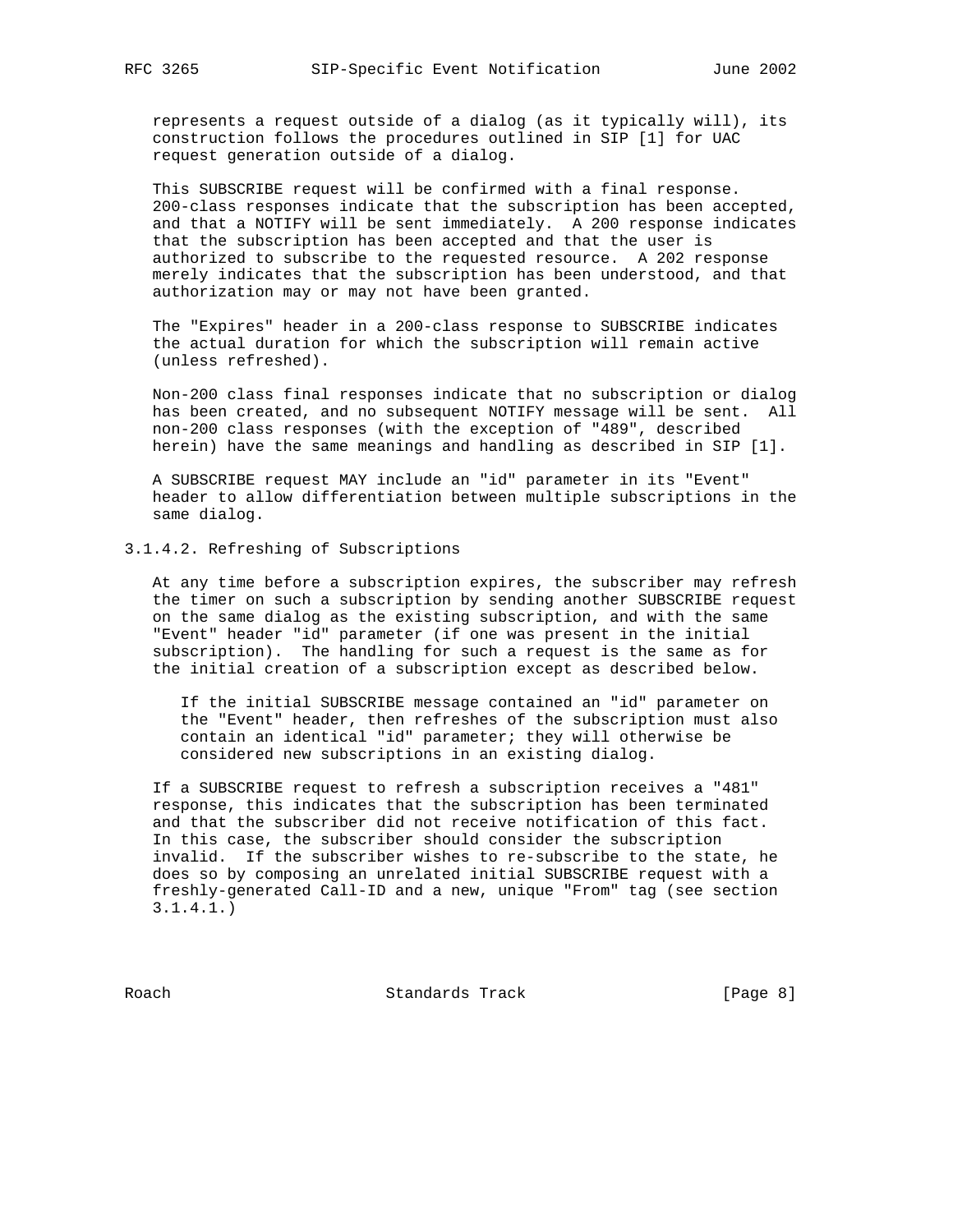If a SUBSCRIBE request to refresh a subscription fails with a non-481 response, the original subscription is still considered valid for the duration of the most recently known "Expires" value as negotiated by SUBSCRIBE and its response, or as communicated by NOTIFY in the "Subscription-State" header "expires" parameter.

 Note that many such errors indicate that there may be a problem with the network or the notifier such that no further NOTIFY messages will be received.

## 3.1.4.3. Unsubscribing

 Unsubscribing is handled in the same way as refreshing of a subscription, with the "Expires" header set to "0". Note that a successful unsubscription will also trigger a final NOTIFY message.

3.1.4.4. Confirmation of Subscription Creation

 The subscriber can expect to receive a NOTIFY message from each node which has processed a successful subscription or subscription refresh. Until the first NOTIFY message arrives, the subscriber should consider the state of the subscribed resource to be in a neutral state. Documents which define new event packages MUST define this "neutral state" in such a way that makes sense for their application (see section 4.4.7.).

 Due to the potential for both out-of-order messages and forking, the subscriber MUST be prepared to receive NOTIFY messages before the SUBSCRIBE transaction has completed.

 Except as noted above, processing of this NOTIFY is the same as in section 3.2.4.

3.1.5. Proxy SUBSCRIBE Behavior

 Proxies need no additional behavior beyond that described in SIP [1] to support SUBSCRIBE. If a proxy wishes to see all of the SUBSCRIBE and NOTIFY requests for a given dialog, it MUST record-route the initial SUBSCRIBE and any dialog-establishing NOTIFY requests. Such proxies SHOULD also record-route all other SUBSCRIBE and NOTIFY requests.

 Note that subscribers and notifiers may elect to use S/MIME encryption of SUBSCRIBE and NOTIFY requests; consequently, proxies cannot rely on being able to access any information that is not explicitly required to be proxy-readable by SIP [1].

Roach **Standards Track** [Page 9]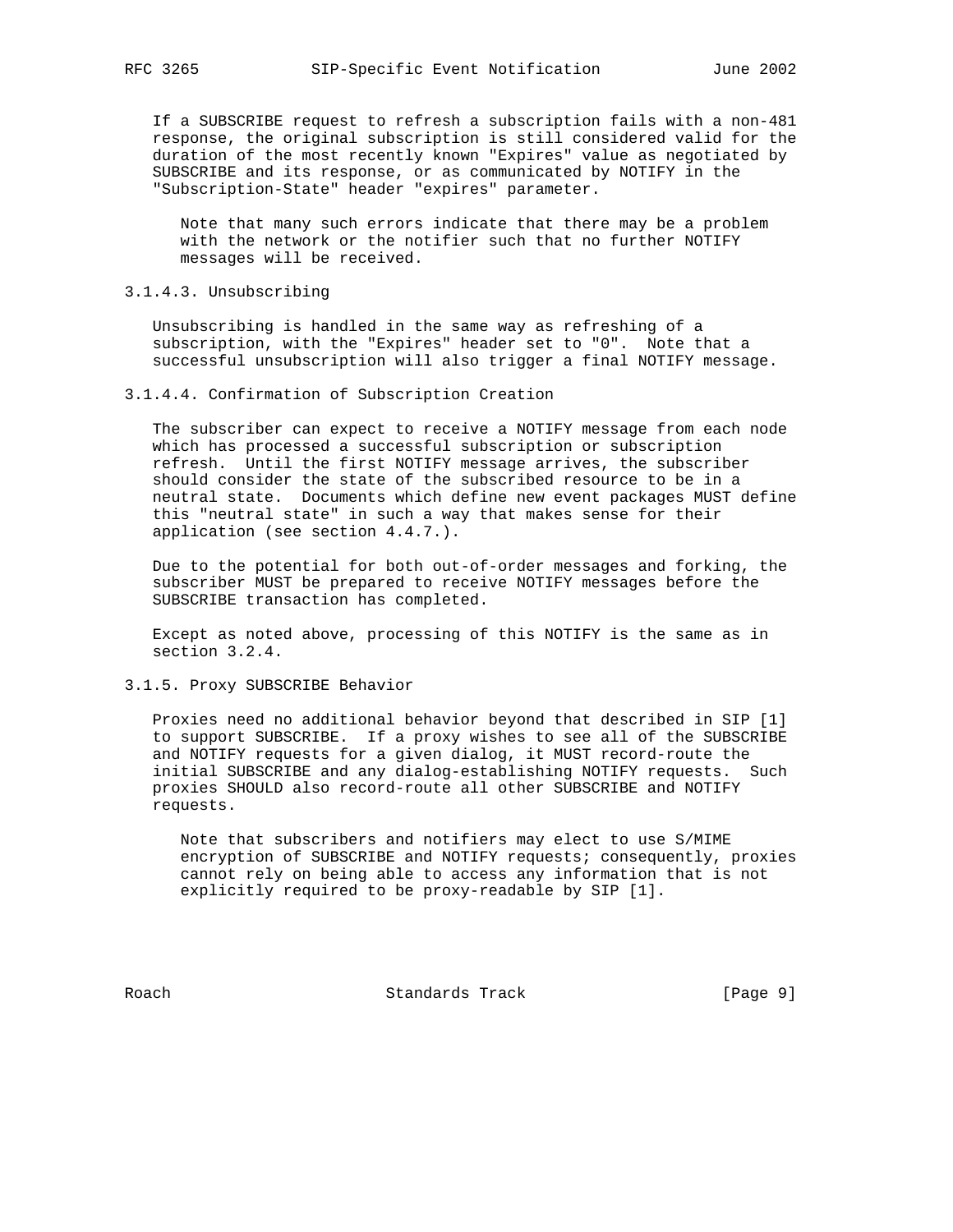# 3.1.6. Notifier SUBSCRIBE Behavior

3.1.6.1. Initial SUBSCRIBE Transaction Processing

 In no case should a SUBSCRIBE transaction extend for any longer than the time necessary for automated processing. In particular, notifiers MUST NOT wait for a user response before returning a final response to a SUBSCRIBE request.

 This requirement is imposed primarily to prevent the non-INVITE transaction timeout timer F (see [1]) from firing during the SUBSCRIBE transaction, since interaction with a user would often exceed 64\*T1 seconds.

 The notifier SHOULD check that the event package specified in the "Event" header is understood. If not, the notifier SHOULD return a "489 Bad Event" response to indicate that the specified event/event class is not understood.

 The notifier SHOULD also perform any necessary authentication and authorization per its local policy. See section 3.1.6.3.

 The notifier MAY also check that the duration in the "Expires" header is not too small. If and only if the expiration interval is greater than zero AND smaller than one hour AND less than a notifier configured minimum, the notifier MAY return a "423 Interval too small" error which contains a "Min-Expires" header field. The "Min- Expires" header field is described in SIP [1].

 If the notifier is able to immediately determine that it understands the event package, that the authenticated subscriber is authorized to subscribe, and that there are no other barriers to creating the subscription, it creates the subscription and a dialog (if necessary), and returns a "200 OK" response (unless doing so would reveal authorization policy in an undesirable fashion; see section  $5.2.$ ).

 If the notifier cannot immediately create the subscription (e.g., it needs to wait for user input for authorization, or is acting for another node which is not currently reachable), or wishes to mask authorization policy, it will return a "202 Accepted" response. This response indicates that the request has been received and understood, but does not necessarily imply that the subscription has been authorized yet.

 When a subscription is created in the notifier, it stores the event package name and the "Event" header "id" parameter (if present) as part of the subscription information.

Roach Standards Track [Page 10]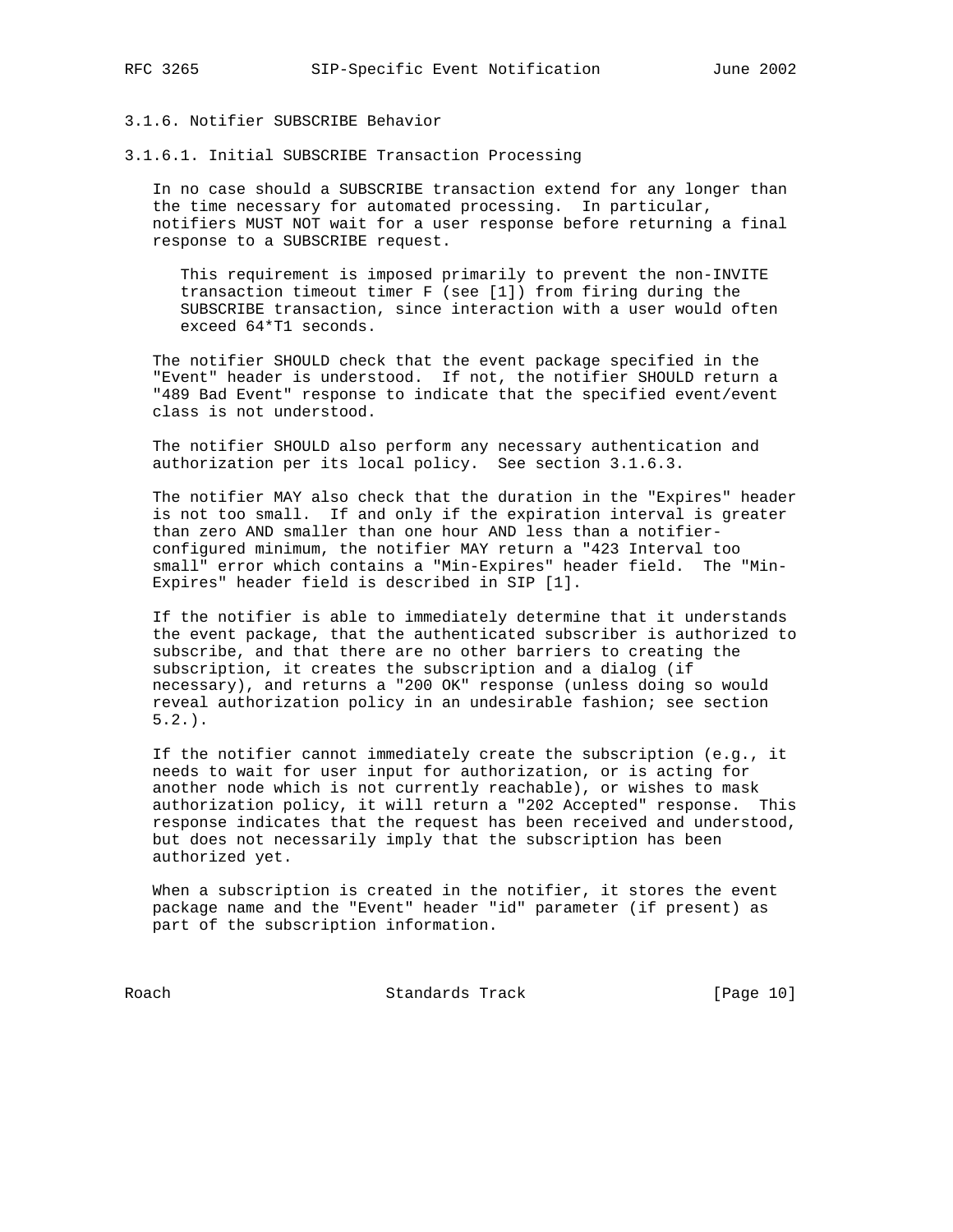The "Expires" values present in SUBSCRIBE 200-class responses behave in the same way as they do in REGISTER responses: the server MAY shorten the interval, but MUST NOT lengthen it.

 If the duration specified in a SUBSCRIBE message is unacceptably short, the notifier may be able to send a 423 response, as described earlier in this section.

 200-class responses to SUBSCRIBE requests will not generally contain any useful information beyond subscription duration; their primary purpose is to serve as a reliability mechanism. State information will be communicated via a subsequent NOTIFY request from the notifier.

 The other response codes defined in SIP [1] may be used in response to SUBSCRIBE requests, as appropriate.

3.1.6.2. Confirmation of Subscription Creation/Refreshing

 Upon successfully accepting or refreshing a subscription, notifiers MUST send a NOTIFY message immediately to communicate the current resource state to the subscriber. This NOTIFY message is sent on the same dialog as created by the SUBSCRIBE response. If the resource has no meaningful state at the time that the SUBSCRIBE message is processed, this NOTIFY message MAY contain an empty or neutral body. See section 3.2.2. for further details on NOTIFY message generation.

 Note that a NOTIFY message is always sent immediately after any 200 class response to a SUBSCRIBE request, regardless of whether the subscription has already been authorized.

3.1.6.3. Authentication/Authorization of SUBSCRIBE requests

 Privacy concerns may require that notifiers apply policy to determine whether a particular subscriber is authorized to subscribe to a certain set of events. Such policy may be defined by mechanisms such as access control lists or real-time interaction with a user. In general, authorization of subscribers prior to authentication is not particularly useful.

 SIP authentication mechanisms are discussed in SIP [1]. Note that, even if the notifier node typically acts as a proxy, authentication for SUBSCRIBE requests will always be performed via a "401" response, not a "407;" notifiers always act as a user agents when accepting subscriptions and sending notifications.

Roach Standards Track [Page 11]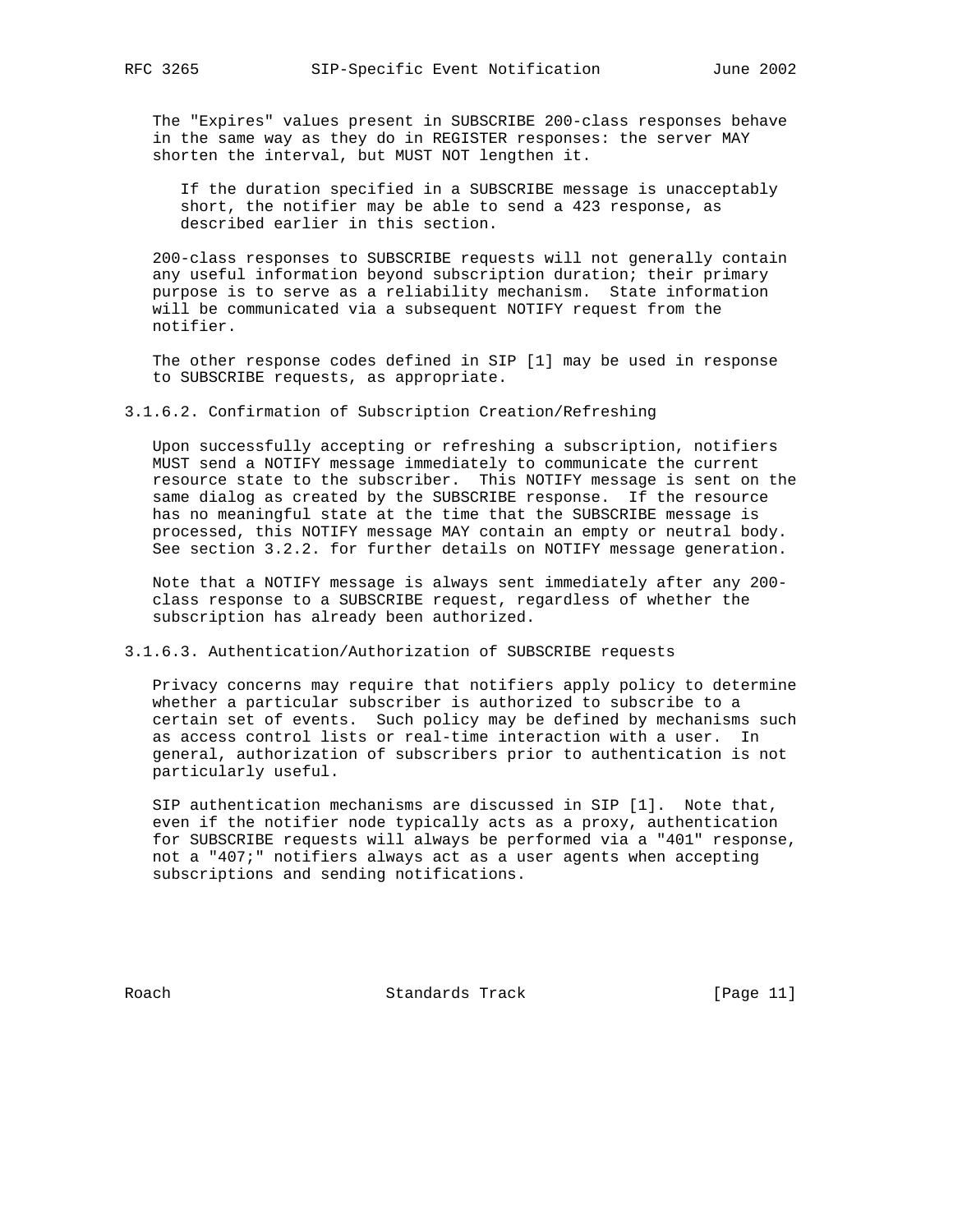Of course, when acting as a proxy, a node will perform normal proxy authentication (using 407). The foregoing explanation is a reminder that notifiers are always UAs, and as such perform UA authentication.

 If authorization fails based on an access list or some other automated mechanism (i.e., it can be automatically authoritatively determined that the subscriber is not authorized to subscribe), the notifier SHOULD reply to the request with a "403 Forbidden" or "603 Decline" response, unless doing so might reveal information that should stay private; see section 5.2.

 If the notifier owner is interactively queried to determine whether a subscription is allowed, a "202 Accept" response is returned immediately. Note that a NOTIFY message is still formed and sent under these circumstances, as described in the previous section.

 If subscription authorization was delayed and the notifier wishes to convey that such authorization has been declined, it may do so by sending a NOTIFY message containing a "Subscription-State" header with a value of "terminated" and a reason parameter of "rejected".

3.1.6.4. Refreshing of Subscriptions

 When a notifier receives a subscription refresh, assuming that the subscriber is still authorized, the notifier updates the expiration time for the subscription. As with the initial subscription, the server MAY shorten the amount of time until expiration, but MUST NOT increase it. The final expiration time is placed in the "Expires" header in the response. If the duration specified in a SUBSCRIBE message is unacceptably short, the notifier SHOULD respond with a "423 Subscription Too Brief" message.

 If no refresh for a notification address is received before its expiration time, the subscription is removed. When removing a subscription, the notifier SHOULD send a NOTIFY message with a "Subscription-State" value of "terminated" to inform it that the subscription is being removed. If such a message is sent, the "Subscription-State" header SHOULD contain a "reason=timeout" parameter.

 The sending of a NOTIFY when a subscription expires allows the corresponding dialog to be terminated, if appropriate.

Roach Standards Track [Page 12]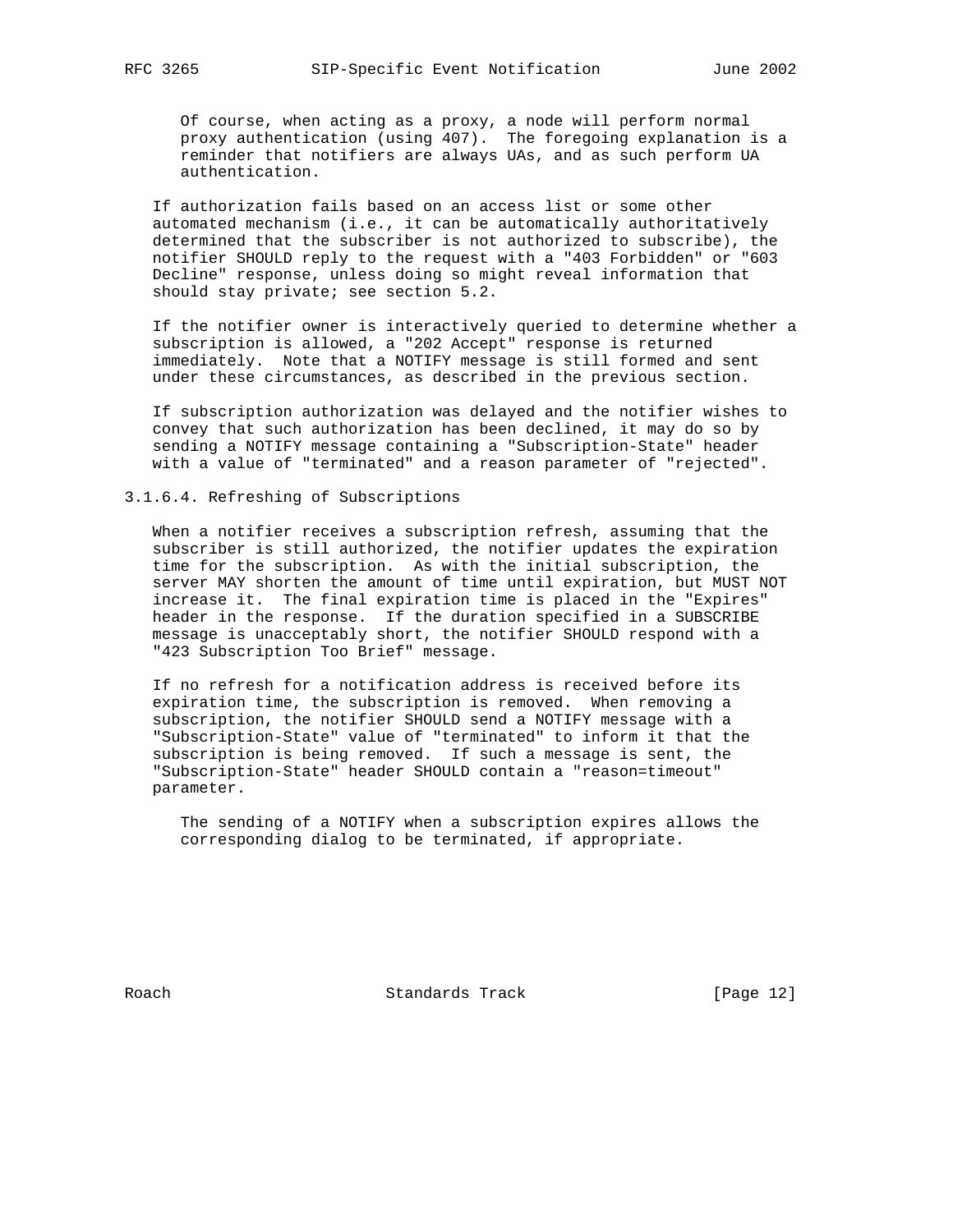# 3.2. Description of NOTIFY Behavior

 NOTIFY messages are sent to inform subscribers of changes in state to which the subscriber has a subscription. Subscriptions are typically put in place using the SUBSCRIBE method; however, it is possible that other means have been used.

 If any non-SUBSCRIBE mechanisms are defined to create subscriptions, it is the responsibility of the parties defining those mechanisms to ensure that correlation of a NOTIFY message to the corresponding subscription is possible. Designers of such mechanisms are also warned to make a distinction between sending a NOTIFY message to a subscriber who is aware of the subscription, and sending a NOTIFY message to an unsuspecting node. The latter behavior is invalid, and MUST receive a "481 Subscription does not exist" response (unless some other 400- or 500-class error code is more applicable), as described in section 3.2.4. In other words, knowledge of a subscription must exist in both the subscriber and the notifier to be valid, even if installed via a non-SUBSCRIBE mechanism.

 A NOTIFY does not terminate its corresponding subscription; in other words, a single SUBSCRIBE request may trigger several NOTIFY requests.

3.2.1. Identification of Reported Events, Event Classes, and Current State

 Identification of events being reported in a notification is very similar to that described for subscription to events (see section 3.1.2.).

 As in SUBSCRIBE requests, NOTIFY "Event" headers will contain a single event package name for which a notification is being generated. The package name in the "Event" header MUST match the "Event" header in the corresponding SUBSCRIBE message. If an "id" parameter was present in the SUBSCRIBE message, that "id" parameter MUST also be present in the corresponding NOTIFY messages.

 Event packages may define semantics associated with the body of their NOTIFY requests; if they do so, those semantics apply. NOTIFY bodies are expected to provide additional details about the nature of the event which has occurred and the resultant resource state.

 When present, the body of the NOTIFY request MUST be formatted into one of the body formats specified in the "Accept" header of the corresponding SUBSCRIBE request. This body will contain either the state of the subscribed resource or a pointer to such state in the form of a URI (see section 4.4.13).

Roach Standards Track [Page 13]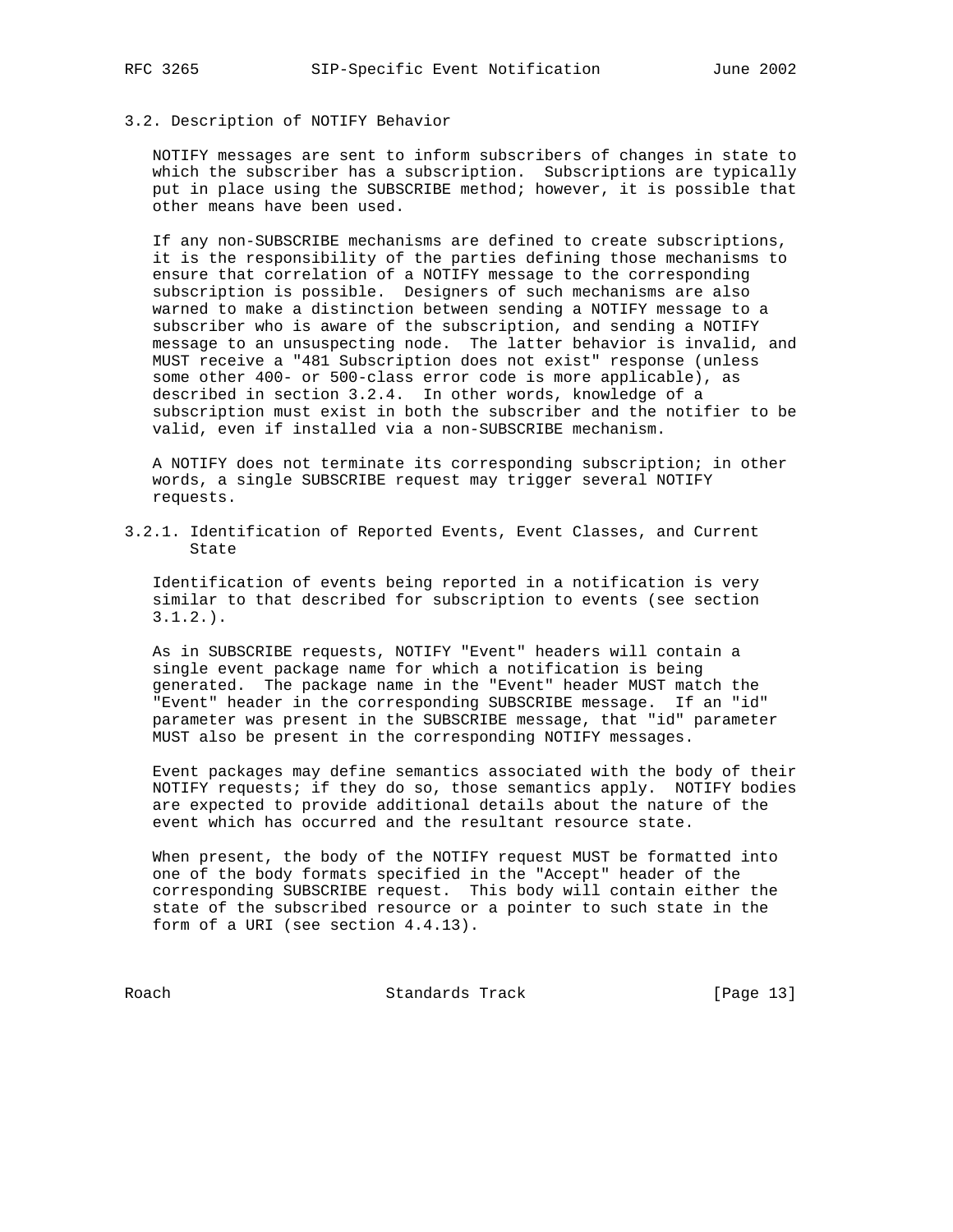#### 3.2.2. Notifier NOTIFY Behavior

 When a SUBSCRIBE request is answered with a 200-class response, the notifier MUST immediately construct and send a NOTIFY request to the subscriber. When a change in the subscribed state occurs, the notifier SHOULD immediately construct and send a NOTIFY request, subject to authorization, local policy, and throttling considerations.

 A NOTIFY request is considered failed if the response times out, or a non-200 class response code is received which has no "Retry-After" header and no implied further action which can be taken to retry the request (e.g., "401 Authorization Required".)

 If the NOTIFY request fails (as defined above) due to a timeout condition, and the subscription was installed using a soft-state mechanism (such as SUBSCRIBE), the notifier SHOULD remove the subscription.

 This behavior prevents unnecessary transmission of state information for subscribers who have crashed or disappeared from the network. Because such transmissions will be sent multiple times, per the retransmission algorithm defined in SIP [1] (instead of the typical single transmission for functioning clients), continuing to service them when no client is available to acknowledge them could place undue strain on a network. Upon client restart or reestablishment of a network connection, it is expected that clients will send SUBSCRIBE messages to refresh potentially stale state information; such messages will re-install subscriptions in all relevant nodes.

 If the NOTIFY request fails (as defined above) due to an error response, and the subscription was installed using a soft-state mechanism, the notifier MUST remove the corresponding subscription.

 A notify error response would generally indicate that something has gone wrong with the subscriber or with some proxy on the way to the subscriber. If the subscriber is in error, it makes the most sense to allow the subscriber to rectify the situation (by re-subscribing) once the error condition has been handled. If a proxy is in error, the periodic SUBSCRIBE refreshes will re install subscription state once the network problem has been resolved.

 If a NOTIFY request receives a 481 response, the notifier MUST remove the corresponding subscription even if such subscription was installed by non-SUBSCRIBE means (such as an administrative interface).

Roach Standards Track [Page 14]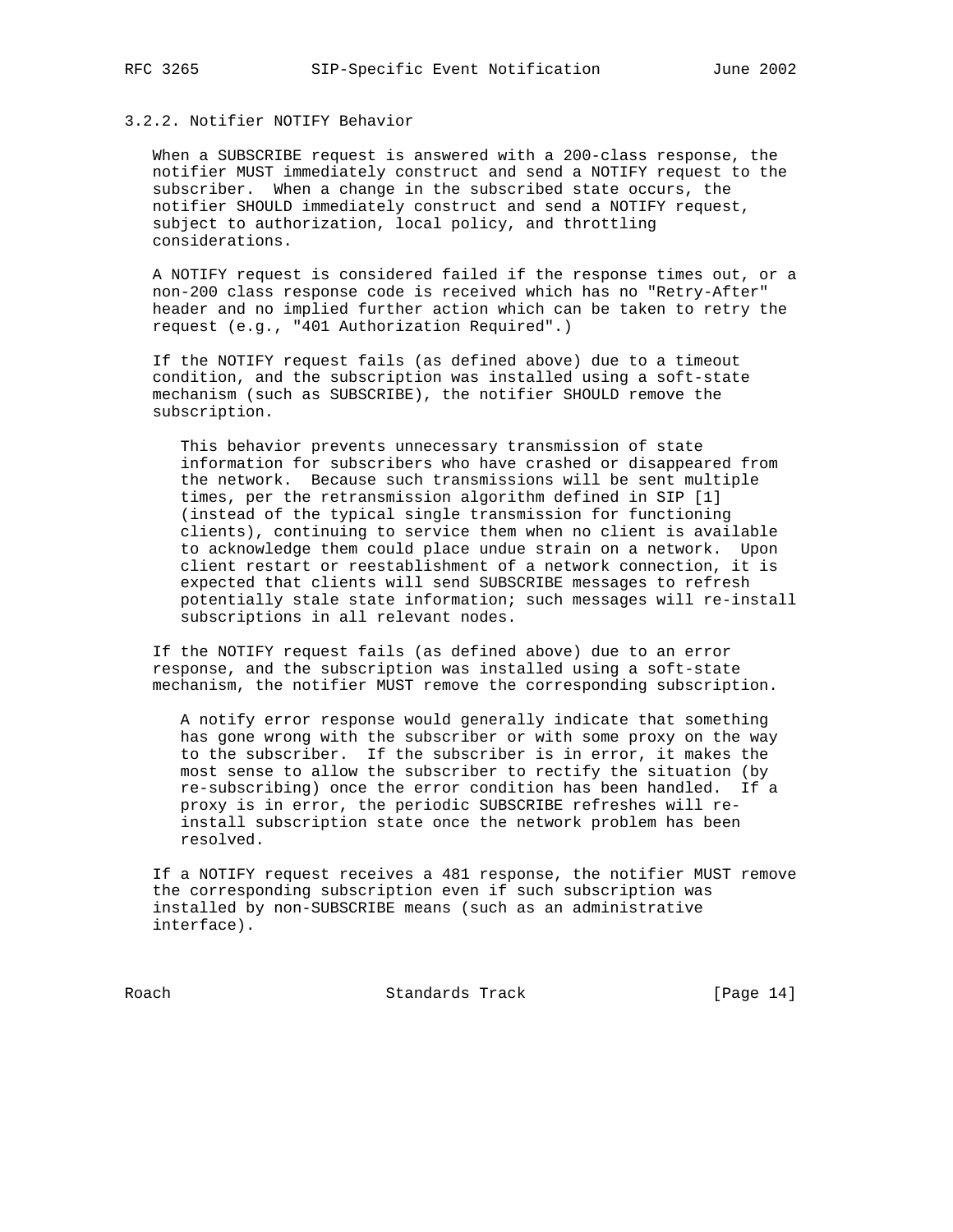If the above behavior were not required, subscribers receiving a notify for an unknown subscription would need to send an error status code in response to the NOTIFY and also send a SUBSCRIBE request to remove the subscription. Since this behavior would make subscribers available for use as amplifiers in denial of service attacks, we have instead elected to give the 481 response special meaning: it is used to indicate that a subscription must be cancelled under all circumstances.

 NOTIFY requests MUST contain a "Subscription-State" header with a value of "active", "pending", or "terminated". The "active" value indicates that the subscription has been accepted and has been authorized (in most cases; see section 5.2.). The "pending" value indicates that the subscription has been received, but that policy information is insufficient to accept or deny the subscription at this time. The "terminated" value indicates that the subscription is not active.

 If the value of the "Subscription-State" header is "active" or "pending", the notifier SHOULD also include in the "Subscription- State" header an "expires" parameter which indicates the time remaining on the subscription. The notifier MAY use this mechanism to shorten a subscription; however, this mechanism MUST NOT be used to lengthen a subscription.

 Including expiration information for active and pending subscriptions is useful in case the SUBSCRIBE request forks, since the response to a forked SUBSCRIBE may not be received by the subscriber. Note well that this "expires" value is a parameter on the "Subscription-State" header, NOT an "Expires" header.

 If the value of the "Subscription-State" header is "terminated", the notifier SHOULD also include a "reason" parameter. The notifier MAY also include a "retry-after" parameter, where appropriate. For details on the value and semantics of the "reason" and "retry-after" parameters, see section 3.2.4.

3.2.3. Proxy NOTIFY Behavior

 Proxies need no additional behavior beyond that described in SIP [1] to support NOTIFY. If a proxy wishes to see all of the SUBSCRIBE and NOTIFY requests for a given dialog, it MUST record-route the initial SUBSCRIBE and any dialog-establishing NOTIFY requests. Such proxies SHOULD also record-route all other SUBSCRIBE and NOTIFY requests.

Roach Standards Track [Page 15]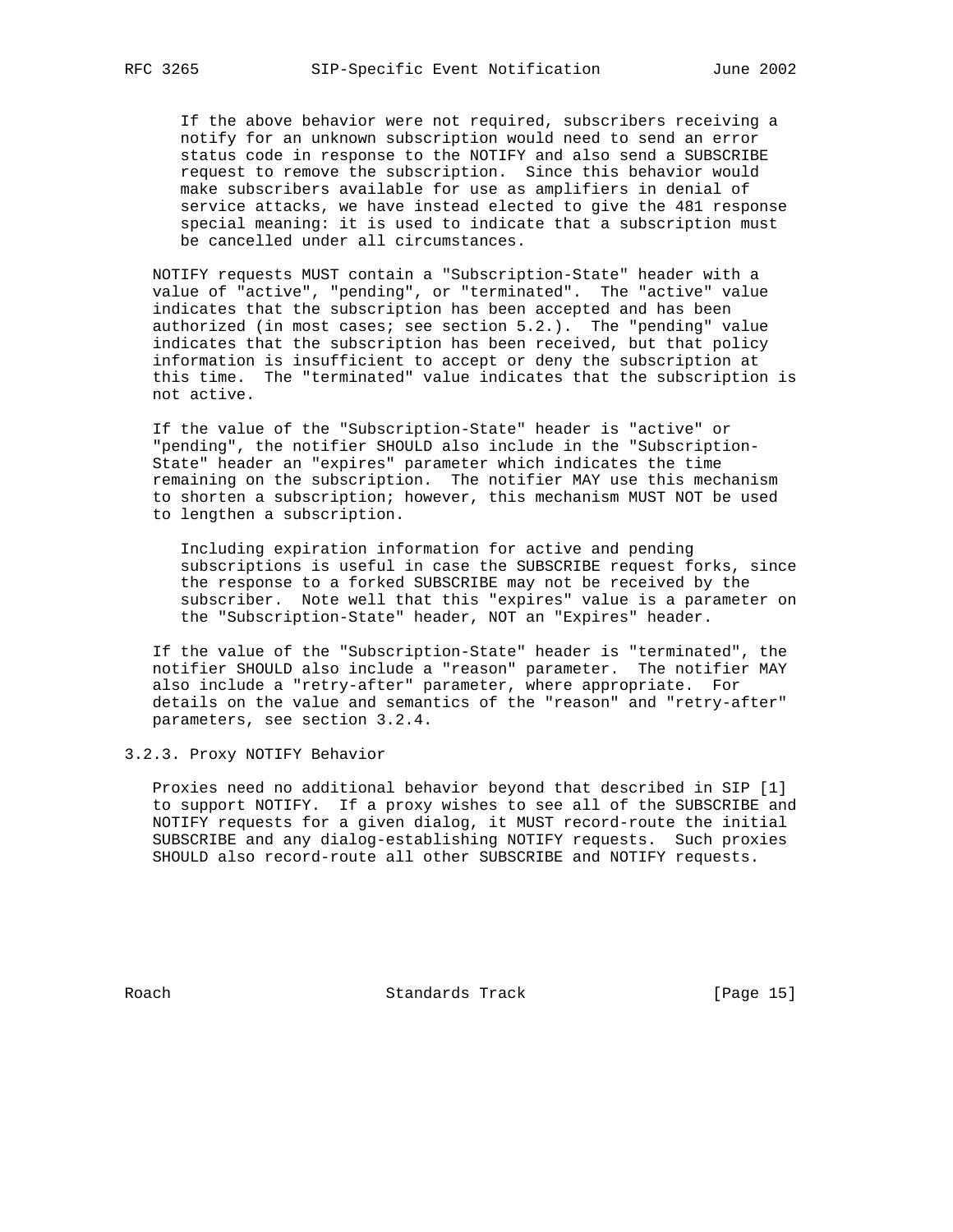Note that subscribers and notifiers may elect to use S/MIME encryption of SUBSCRIBE and NOTIFY requests; consequently, proxies cannot rely on being able to access any information that is not explicitly required to be proxy-readable by SIP [1].

# 3.2.4. Subscriber NOTIFY Behavior

 Upon receiving a NOTIFY request, the subscriber should check that it matches at least one of its outstanding subscriptions; if not, it MUST return a "481 Subscription does not exist" response unless another 400- or 500-class response is more appropriate. The rules for matching NOTIFY requests with subscriptions that create a new dialog are described in section 3.3.4. Notifications for subscriptions which were created inside an existing dialog match if they are in the same dialog and the "Event" headers match (as described in section 7.2.1.)

 If, for some reason, the event package designated in the "Event" header of the NOTIFY request is not supported, the subscriber will respond with a "489 Bad Event" response.

 To prevent spoofing of events, NOTIFY requests SHOULD be authenticated, using any defined SIP authentication mechanism.

 NOTIFY requests MUST contain "Subscription-State" headers which indicate the status of the subscription.

 If the "Subscription-State" header value is "active", it means that the subscription has been accepted and (in general) has been authorized. If the header also contains an "expires" parameter, the subscriber SHOULD take it as the authoritative subscription duration and adjust accordingly. The "retry-after" and "reason" parameters have no semantics for "active".

 If the "Subscription-State" value is "pending", the subscription has been received by the notifier, but there is insufficient policy information to grant or deny the subscription yet. If the header also contains an "expires" parameter, the subscriber SHOULD take it as the authoritative subscription duration and adjust accordingly. No further action is necessary on the part of the subscriber. The "retry-after" and "reason" parameters have no semantics for "pending".

 If the "Subscription-State" value is "terminated", the subscriber should consider the subscription terminated. The "expires" parameter has no semantics for "terminated". If a reason code is present, the client should behave as described below. If no reason code or an unknown reason code is present, the client MAY attempt to re-

Roach Standards Track [Page 16]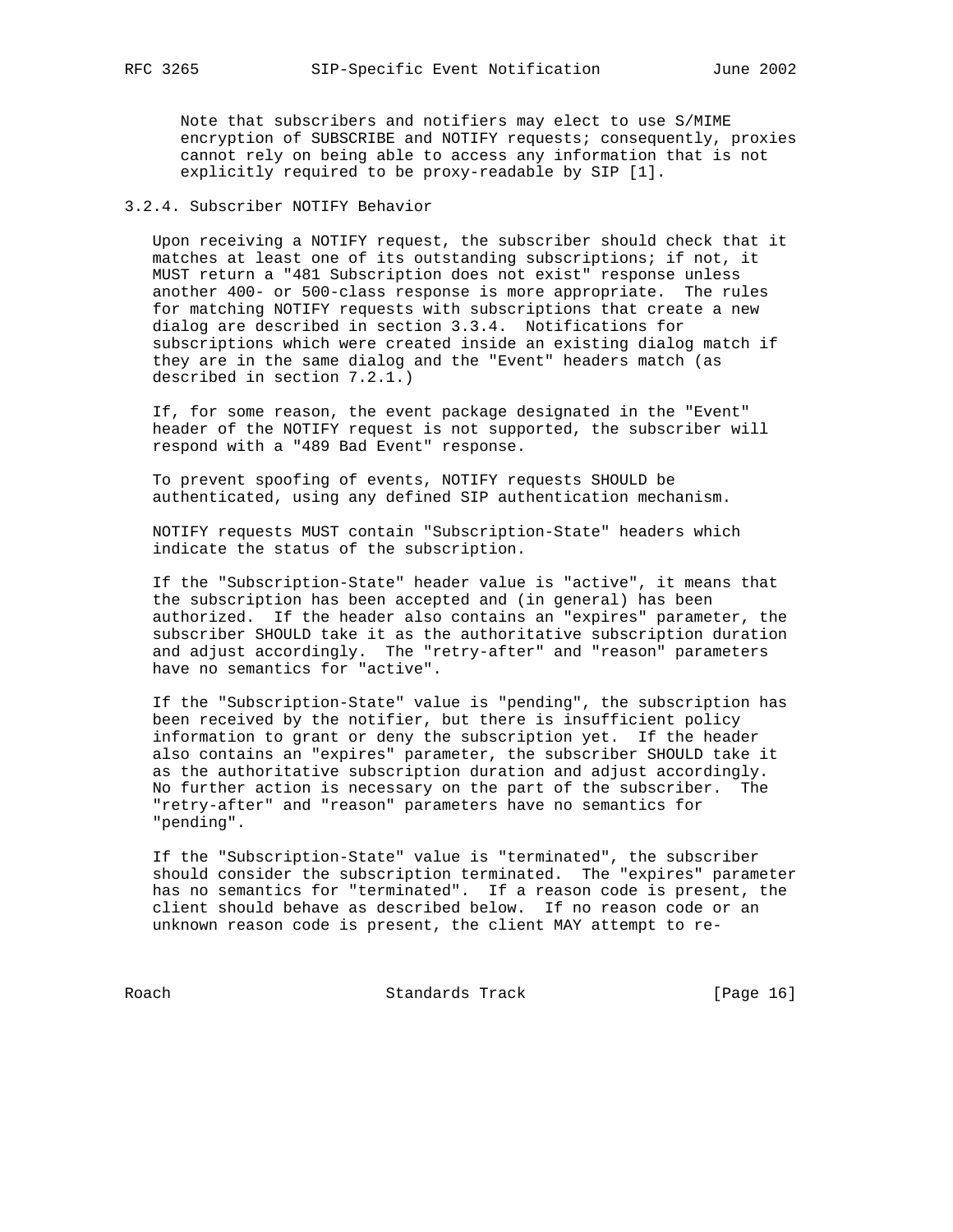subscribe at any time (unless a "retry-after" parameter is present, in which case the client SHOULD NOT attempt re-subscription until after the number of seconds specified by the "retry-after" parameter). The defined reason codes are:

- deactivated: The subscription has been terminated, but the subscriber SHOULD retry immediately with a new subscription. One primary use of such a status code is to allow migration of subscriptions between nodes. The "retry-after" parameter has no semantics for "deactivated".
- probation: The subscription has been terminated, but the client SHOULD retry at some later time. If a "retry-after" parameter is also present, the client SHOULD wait at least the number of seconds specified by that parameter before attempting to re subscribe.
- rejected: The subscription has been terminated due to change in authorization policy. Clients SHOULD NOT attempt to re-subscribe. The "retry-after" parameter has no semantics for "rejected".
- timeout: The subscription has been terminated because it was not refreshed before it expired. Clients MAY re-subscribe immediately. The "retry-after" parameter has no semantics for "timeout".
- giveup: The subscription has been terminated because the notifier could not obtain authorization in a timely fashion. If a "retry after" parameter is also present, the client SHOULD wait at least the number of seconds specified by that parameter before attempting to re-subscribe; otherwise, the client MAY retry immediately, but will likely get put back into pending state.
- noresource: The subscription has been terminated because the resource state which was being monitored no longer exists. Clients SHOULD NOT attempt to re-subscribe. The "retry-after" parameter has no semantics for "noresource".

 Once the notification is deemed acceptable to the subscriber, the subscriber SHOULD return a 200 response. In general, it is not expected that NOTIFY responses will contain bodies; however, they MAY, if the NOTIFY request contained an "Accept" header.

 Other responses defined in SIP [1] may also be returned, as appropriate. In no case should a NOTIFY transaction extend for any longer than the time necessary for automated processing. In particular, subscribers MUST NOT wait for a user response before returning a final response to a NOTIFY request.

Roach Standards Track [Page 17]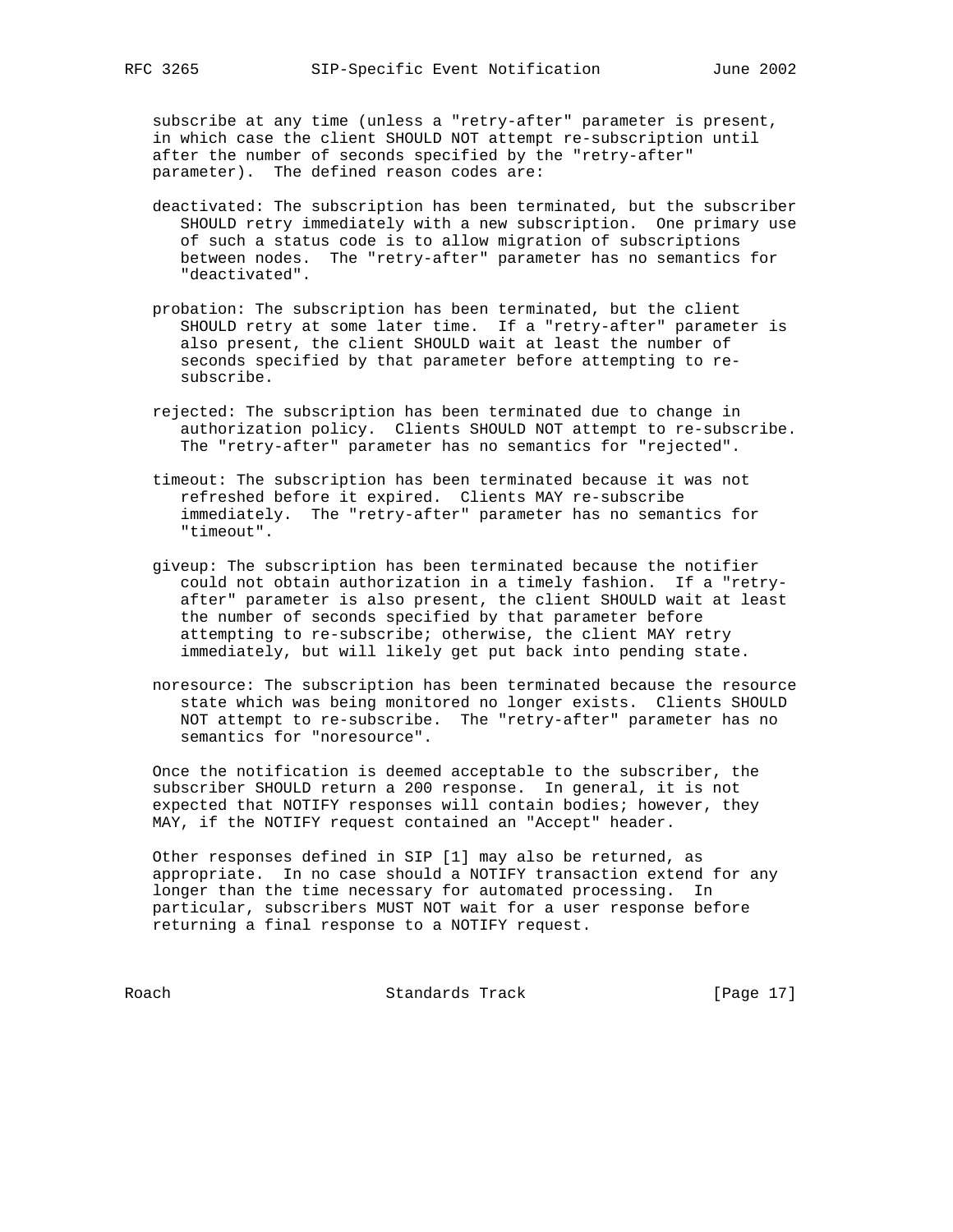#### 3.3. General

3.3.1. Detecting support for SUBSCRIBE and NOTIFY

 Neither SUBSCRIBE nor NOTIFY necessitate the use of "Require" or "Proxy-Require" headers; similarly, there is no token defined for "Supported" headers. If necessary, clients may probe for the support of SUBSCRIBE and NOTIFY using the OPTIONS request defined in SIP [1].

 The presence of the "Allow-Events" header in a message is sufficient to indicate support for SUBSCRIBE and NOTIFY.

 The "methods" parameter for Contact may also be used to specifically announce support for SUBSCRIBE and NOTIFY messages when registering. (See reference [8] for details on the "methods" parameter).

## 3.3.2. CANCEL requests

No semantics are associated with cancelling SUBSCRIBE or NOTIFY.

3.3.3. Forking

 In accordance with the rules for proxying non-INVITE requests as defined in SIP [1], successful SUBSCRIBE requests will receive only one 200-class response; however, due to forking, the subscription may have been accepted by multiple nodes. The subscriber MUST therefore be prepared to receive NOTIFY requests with "From:" tags which differ from the "To:" tag received in the SUBSCRIBE 200-class response.

 If multiple NOTIFY messages are received in different dialogs in response to a single SUBSCRIBE message, each dialog represents a different destination to which the SUBSCRIBE request was forked. For information on subscriber handling in such situations, see section 4.4.9.

## 3.3.4. Dialog creation and termination

 If an initial SUBSCRIBE request is not sent on a pre-existing dialog, the subscriber will wait for a response to the SUBSCRIBE request or a matching NOTIFY.

 Responses are matched to such SUBSCRIBE requests if they contain the same the same "Call-ID", the same "From" header "tag", and the same "CSeq". Rules for the comparison of these headers are described in SIP [1]. If a 200-class response matches such a SUBSCRIBE request, it creates a new subscription and a new dialog (unless they have already been created by a matching NOTIFY request; see below).

Roach Standards Track [Page 18]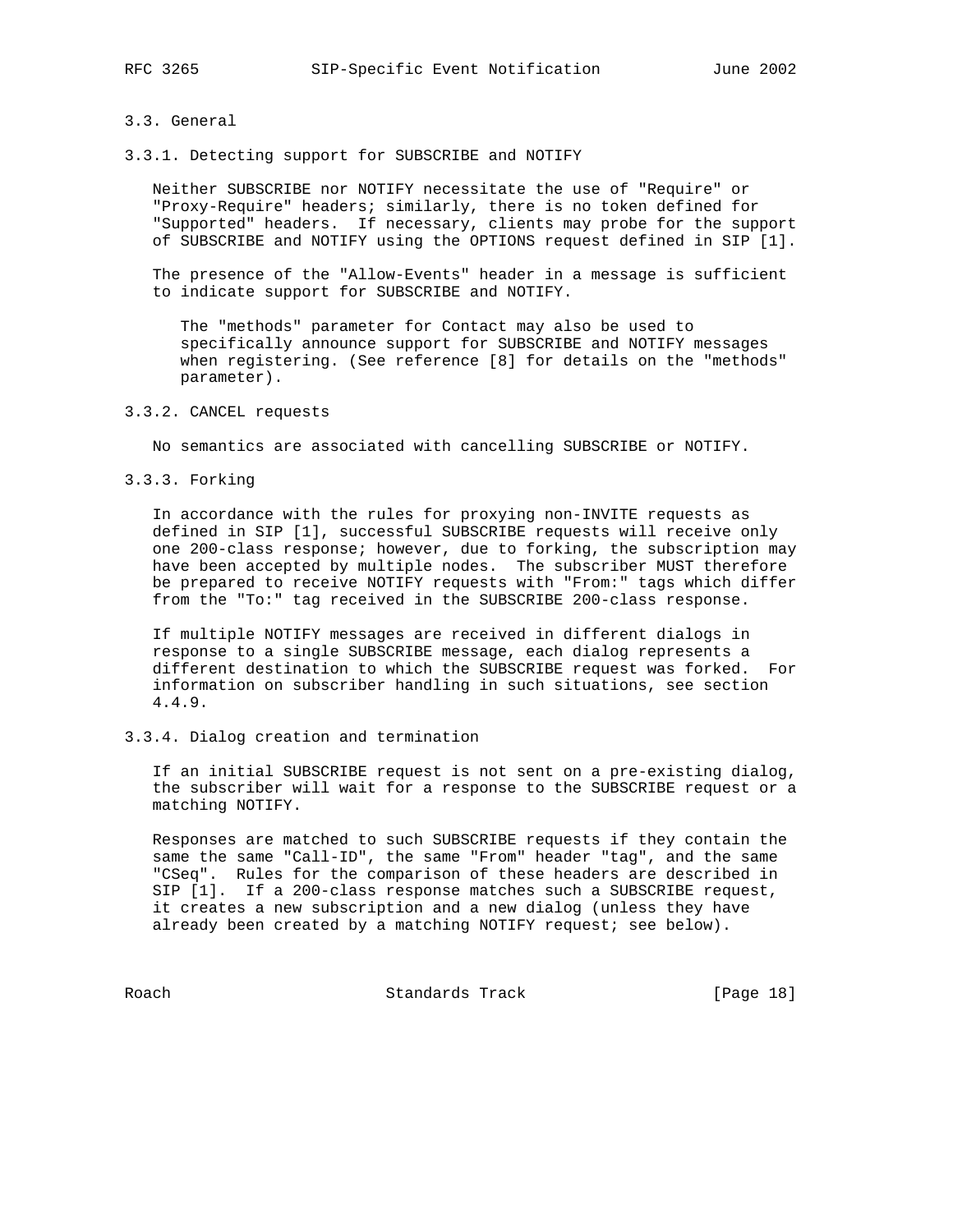NOTIFY requests are matched to such SUBSCRIBE requests if they contain the same "Call-ID", a "To" header "tag" parameter which matches the "From" header "tag" parameter of the SUBSCRIBE, and the same "Event" header field. Rules for comparisons of the "Event" headers are described in section 7.2.1. If a matching NOTIFY request contains a "Subscription-State" of "active" or "pending", it creates a new subscription and a new dialog (unless they have already been created by a matching response, as described above).

 If an initial SUBSCRIBE is sent on a pre-existing dialog, a matching 200-class response or successful NOTIFY request merely creates a new subscription associated with that dialog.

 Multiple subscriptions can be associated with a single dialog. Subscriptions may also exist in dialogs associated with INVITE created application state and other application state created by mechanisms defined in other specifications. These sets of application state do not interact beyond the behavior described for a dialog (e.g., route set handling).

 A subscription is destroyed when a notifier sends a NOTIFY request with a "Subscription-State" of "terminated".

 A subscriber may send a SUBSCRIBE request with an "Expires" header of 0 in order to trigger the sending of such a NOTIFY request; however, for the purposes of subscription and dialog lifetime, the subscription is not considered terminated until the NOTIFY with a "Subscription-State" of "terminated" is sent.

 If a subscription's destruction leaves no other application state associated with the dialog, the dialog terminates. The destruction of other application state (such as that created by an INVITE) will not terminate the dialog if a subscription is still associated with that dialog.

 Note that the above behavior means that a dialog created with an INVITE does not necessarily terminate upon receipt of a BYE. Similarly, in the case that several subscriptions are associated with a single dialog, the dialog does not terminate until all the subscriptions in it are destroyed.

3.3.5. State Agents and Notifier Migration

 When state agents (see section 4.4.11.) are used, it is often useful to allow migration of subscriptions between state agents and the nodes for which they are providing state aggregation (or even among various state agents). Such migration may be effected by sending a

Roach Standards Track [Page 19]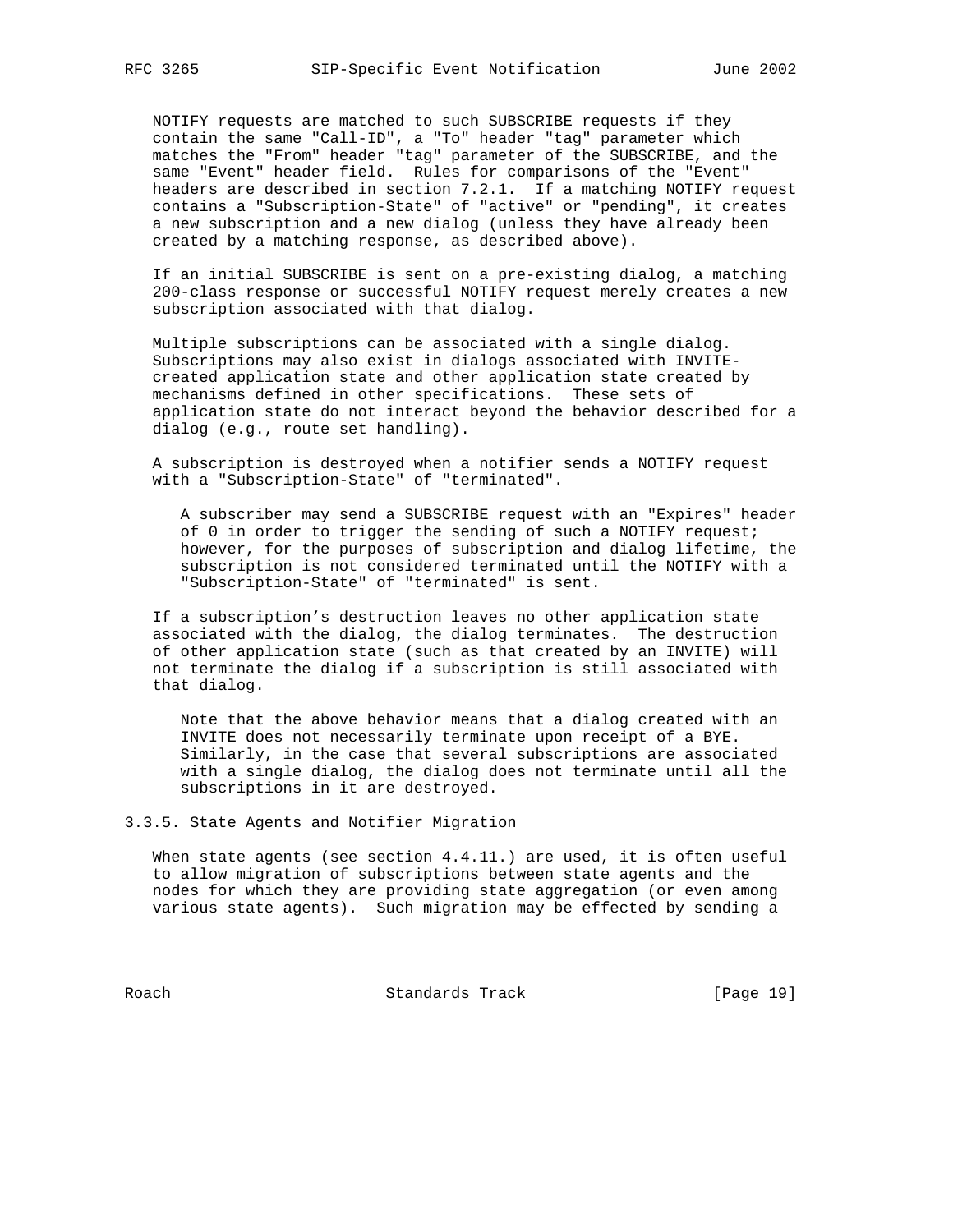NOTIFY message with a "Subscription-State" header of "terminated", and a reason parameter of "deactivated". This NOTIFY request is otherwise normal, and is formed as described in section 3.2.2.

 Upon receipt of this NOTIFY message, the subscriber SHOULD attempt to re-subscribe (as described in the preceding sections). Note that this subscription is established on a new dialog, and does not re-use the route set from the previous subscription dialog.

 The actual migration is effected by making a change to the policy (such as routing decisions) of one or more servers to which the SUBSCRIBE request will be sent in such a way that a different node ends up responding to the SUBSCRIBE request. This may be as simple as a change in the local policy in the notifier from which the subscription is migrating so that it serves as a proxy or redirect server instead of a notifier.

 Whether, when, and why to perform notifier migrations may be described in individual event packages; otherwise, such decisions are a matter of local notifier policy, and are left up to individual implementations.

3.3.6. Polling Resource State

 A natural consequence of the behavior described in the preceding sections is that an immediate fetch without a persistent subscription may be effected by sending a SUBSCRIBE with an "Expires" of 0.

 Of course, an immediate fetch while a subscription is active may be effected by sending a SUBSCRIBE with an "Expires" equal to the number of seconds remaining in the subscription.

 Upon receipt of this SUBSCRIBE request, the notifier (or notifiers, if the SUBSCRIBE request was forked) will send a NOTIFY request containing resource state in the same dialog.

 Note that the NOTIFY messages triggered by SUBSCRIBE messages with "Expires" headers of 0 will contain a "Subscription-State" value of "terminated", and a "reason" parameter of "timeout".

 Polling of event state can cause significant increases in load on the network and notifiers; as such, it should be used only sparingly. In particular, polling SHOULD NOT be used in circumstances in which it will typically result in more network messages than long-running subscriptions.

Roach **Standards Track** [Page 20]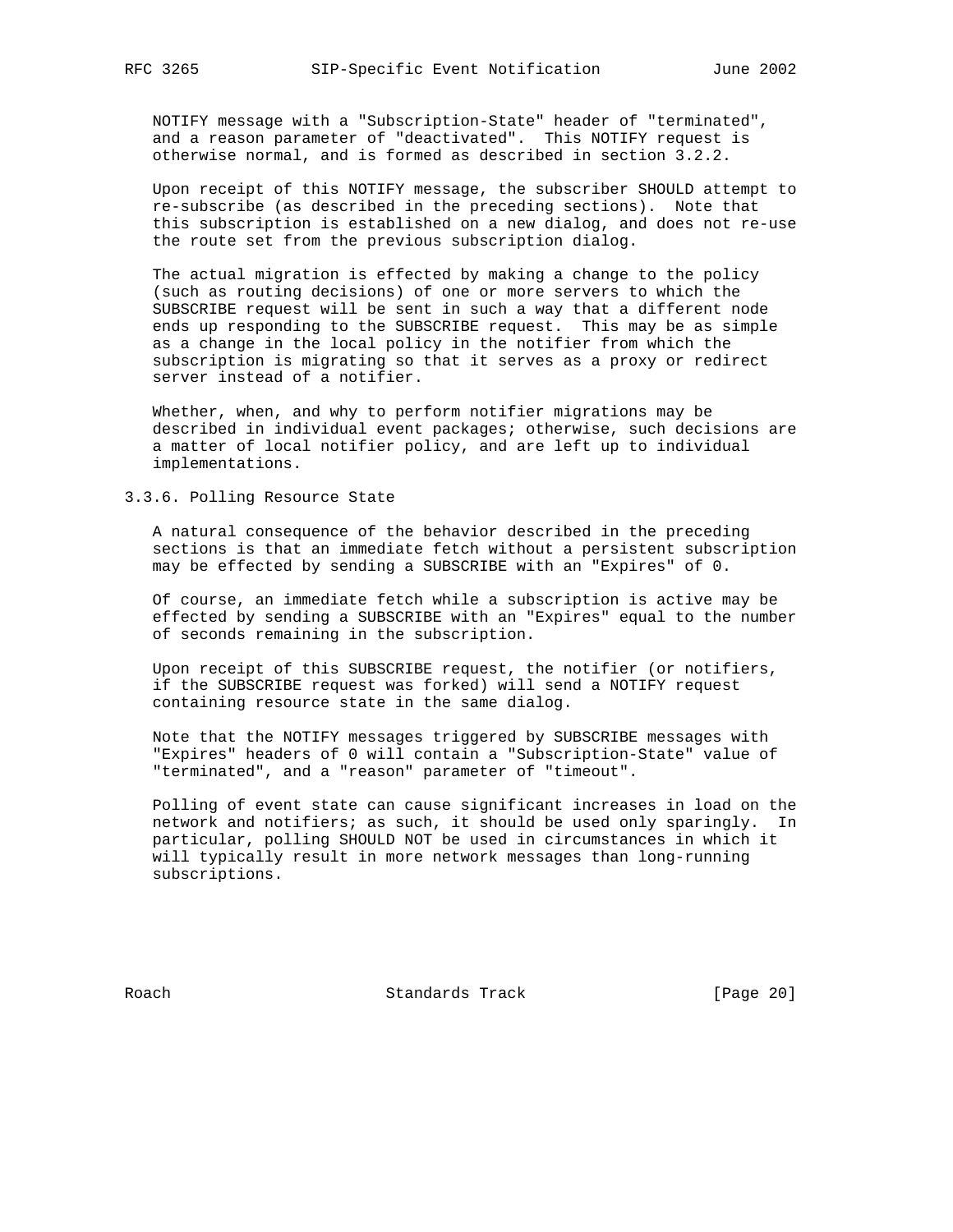When polling is used, subscribers SHOULD attempt to cache authentication credentials between polls so as to reduce the number of messages sent.

3.3.7. Allow-Events header usage

 The "Allow-Events" header, if present, includes a list of tokens which indicates the event packages supported by the client (if sent in a request) or server (if sent in a response). In other words, a node sending an "Allow-Events" header is advertising that it can process SUBSCRIBE requests and generate NOTIFY requests for all of the event packages listed in that header.

 Any node implementing one or more event packages SHOULD include an appropriate "Allow-Events" header indicating all supported events in all methods which initiate dialogs and their responses (such as INVITE) and OPTIONS responses.

 This information is very useful, for example, in allowing user agents to render particular interface elements appropriately according to whether the events required to implement the features they represent are supported by the appropriate nodes.

Note that "Allow-Events" headers MUST NOT be inserted by proxies.

3.3.8. PINT Compatibility

 The "Event" header is considered mandatory for the purposes of this document. However, to maintain compatibility with PINT (see [2]), servers MAY interpret a SUBSCRIBE request with no "Event" header as requesting a subscription to PINT events. If a server does not support PINT, it SHOULD return "489 Bad Event" to any SUBSCRIBE messages without an "Event" header.

4. Event Packages

 This section covers several issues which should be taken into consideration when event packages based on SUBSCRIBE and NOTIFY are proposed.

4.1. Appropriateness of Usage

 When designing an event package using the methods described in this document for event notification, it is important to consider: is SIP an appropriate mechanism for the problem set? Is SIP being selected because of some unique feature provided by the protocol (e.g., user mobility), or merely because "it can be done?" If you find yourself

Roach Standards Track [Page 21]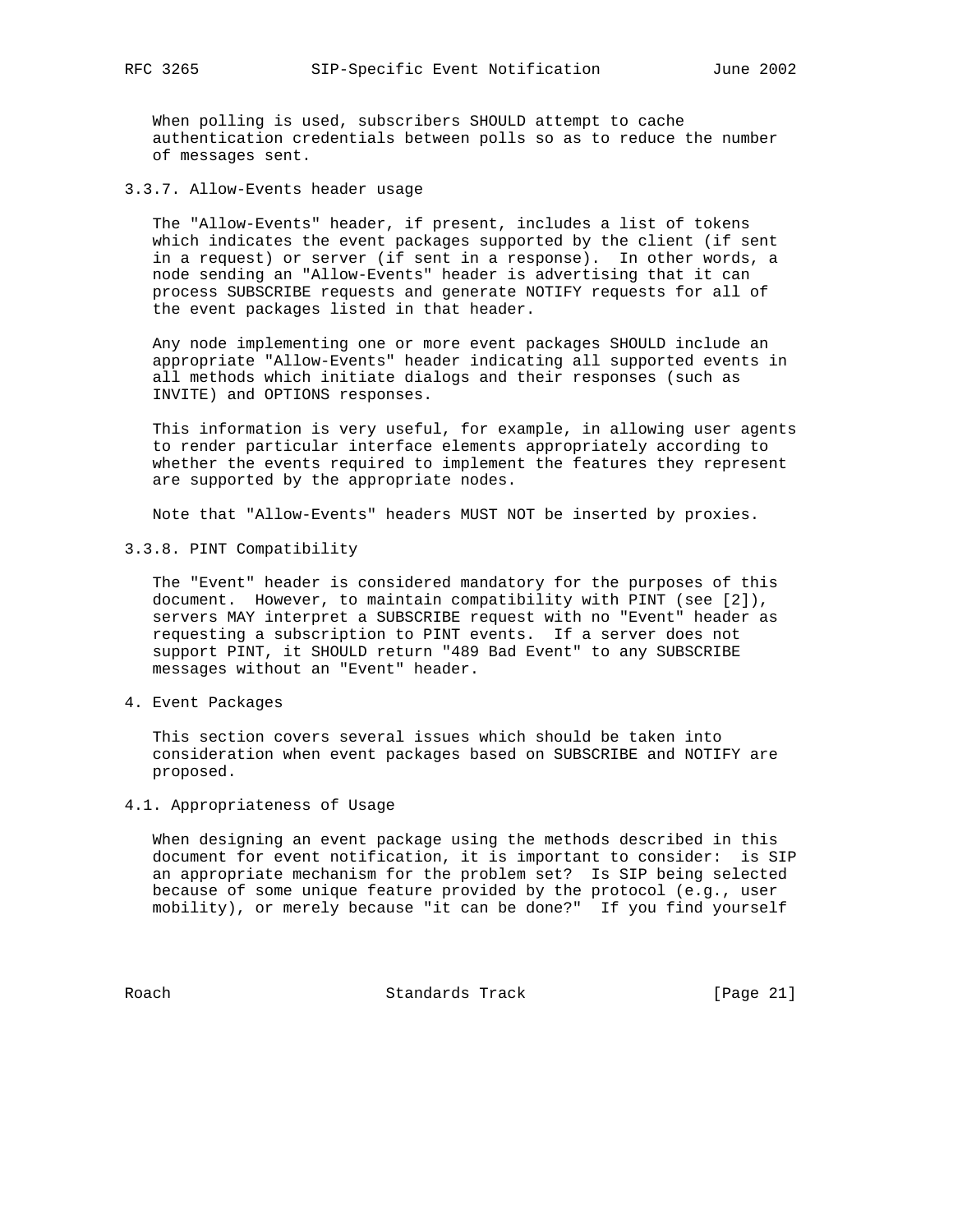defining event packages for notifications related to, for example, network management or the temperature inside your car's engine, you may want to reconsider your selection of protocols.

 Those interested in extending the mechanism defined in this document are urged to follow the development of "Guidelines for Authors of SIP Extensions" [7] for further guidance regarding appropriate uses of SIP.

 Further, it is expected that this mechanism is not to be used in applications where the frequency of reportable events is excessively rapid (e.g., more than about once per second). A SIP network is generally going to be provisioned for a reasonable signalling volume; sending a notification every time a user's GPS position changes by one hundredth of a second could easily overload such a network.

4.2. Event Template-packages

 Normal event packages define a set of state applied to a specific type of resource, such as user presence, call state, and messaging mailbox state.

 Event template-packages are a special type of package which define a set of state applied to other packages, such as statistics, access policy, and subscriber lists. Event template-packages may even be applied to other event template-packages.

 To extend the object-oriented analogy made earlier, event template packages can be thought of as templatized C++ packages which must be applied to other packages to be useful.

 The name of an event template-package as applied to a package is formed by appending a period followed by the event template-package name to the end of the package. For example, if a template-package called "winfo" were being applied to a package called "presence", the event token used in "Event" and "Allow-Events" would be "presence.winfo".

 Event template-packages must be defined so that they can be applied to any arbitrary package. In other words, event template-packages cannot be specifically tied to one or a few "parent" packages in such a way that they will not work with other packages.

4.3. Amount of State to be Conveyed

 When designing event packages, it is important to consider the type of information which will be conveyed during a notification.

Roach Standards Track [Page 22]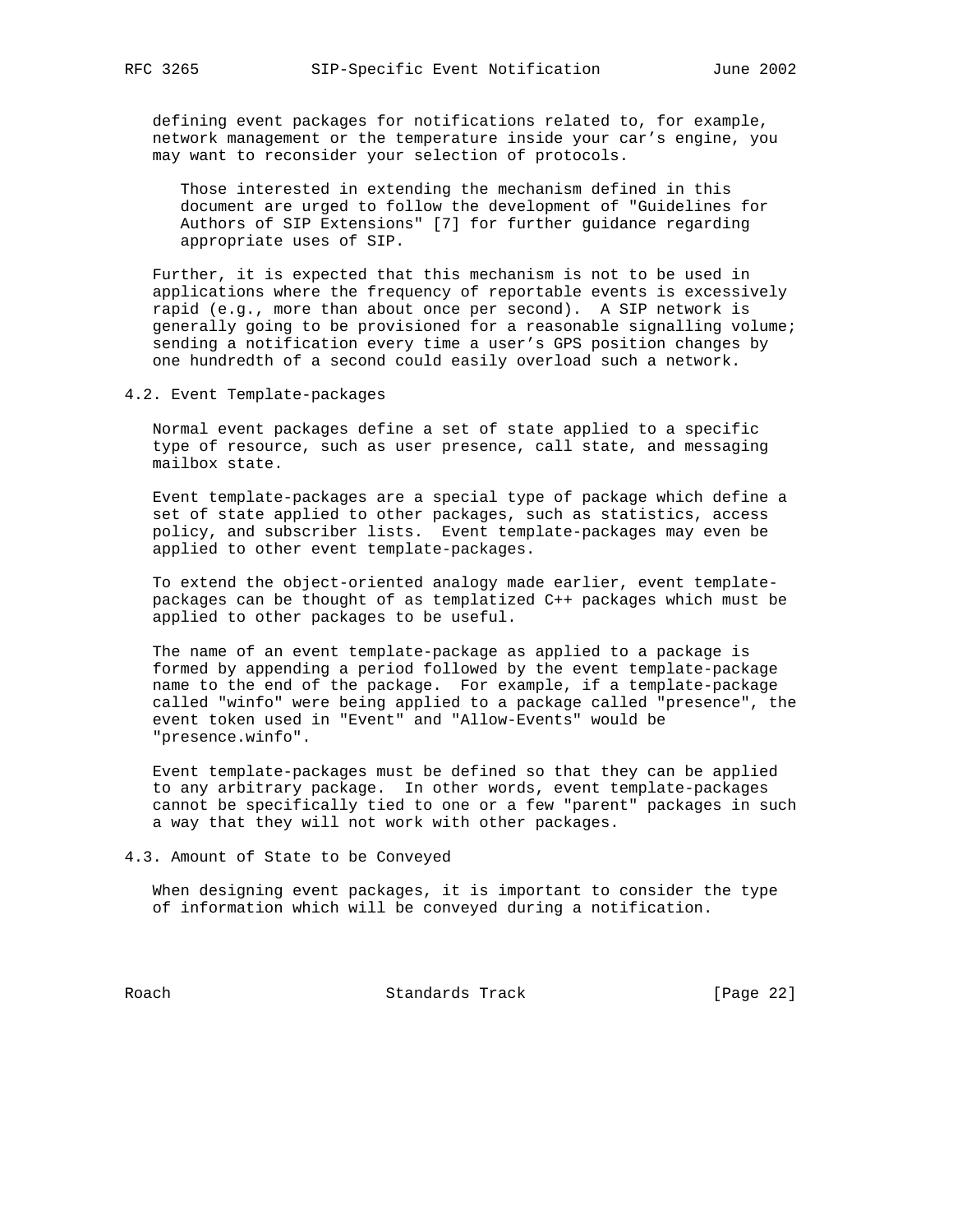A natural temptation is to convey merely the event (e.g., "a new voice message just arrived") without accompanying state (e.g., "7 total voice messages"). This complicates implementation of subscribing entities (since they have to maintain complete state for the entity to which they have subscribed), and also is particularly susceptible to synchronization problems.

 There are two possible solutions to this problem that event packages may choose to implement.

## 4.3.1. Complete State Information

 For packages which typically convey state information that is reasonably small (on the order of 1 kb or so), it is suggested that event packages are designed so as to send complete state information when an event occurs.

 In some circumstances, conveying the current state alone may be insufficient for a particular class of events. In these cases, the event packages should include complete state information along with the event that occurred. For example, conveying "no customer service representatives available" may not be as useful as conveying "no customer service representatives available; representative sip:46@cs.xyz.int just logged off".

## 4.3.2. State Deltas

 In the case that the state information to be conveyed is large, the event package may choose to detail a scheme by which NOTIFY messages contain state deltas instead of complete state.

 Such a scheme would work as follows: any NOTIFY sent in immediate response to a SUBSCRIBE contains full state information. NOTIFY messages sent because of a state change will contain only the state information that has changed; the subscriber will then merge this information into its current knowledge about the state of the resource.

 Any event package that supports delta changes to states MUST include a version number that increases by exactly one for each NOTIFY transaction in a subscription. Note that the state version number appears in the body of the message, not in a SIP header.

 If a NOTIFY arrives that has a version number that is incremented by more than one, the subscriber knows that a state delta has been missed; it ignores the NOTIFY message containing the state delta

Roach Standards Track [Page 23]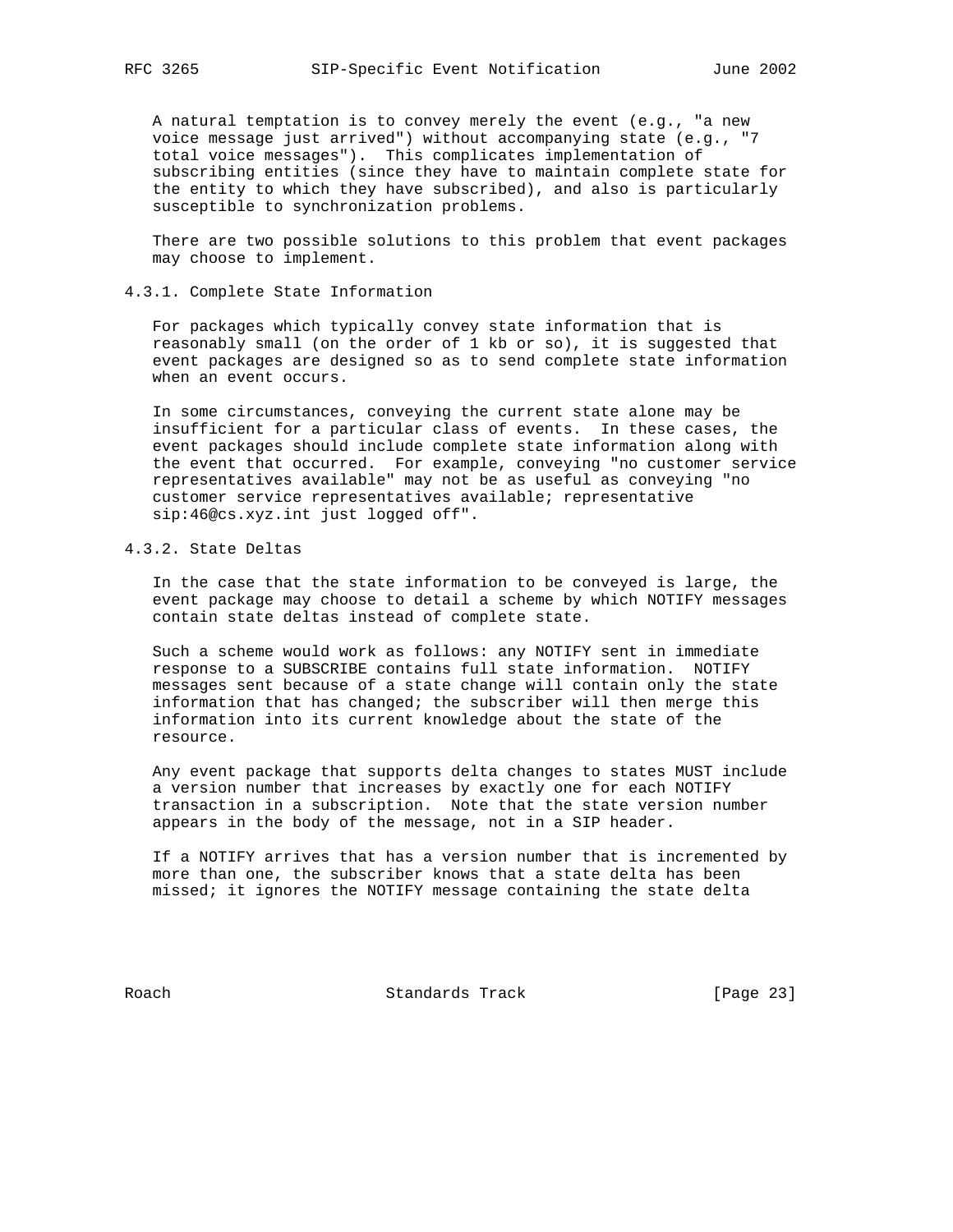(except for the version number, which it retains to detect message loss), and re-sends a SUBSCRIBE to force a NOTIFY containing a complete state snapshot.

4.4. Event Package Responsibilities

 Event packages are not required to reiterate any of the behavior described in this document, although they may choose to do so for clarity or emphasis. In general, though, such packages are expected to describe only the behavior that extends or modifies the behavior described in this document.

 Note that any behavior designated with "SHOULD" or "MUST" in this document is not allowed to be weakened by extension documents; however, such documents may elect to strengthen "SHOULD" requirements to "MUST" strength if required by their application.

 In addition to the normal sections expected in standards-track RFCs and SIP extension documents, authors of event packages need to address each of the issues detailed in the following subsections, whenever applicable.

# 4.4.1. Event Package Name

 This section, which MUST be present, defines the token name to be used to designate the event package. It MUST include the information which appears in the IANA registration of the token. For information on registering such types, see section 6.

4.4.2. Event Package Parameters

 If parameters are to be used on the "Event" header to modify the behavior of the event package, the syntax and semantics of such headers MUST be clearly defined.

## 4.4.3. SUBSCRIBE Bodies

 It is expected that most, but not all, event packages will define syntax and semantics for SUBSCRIBE method bodies; these bodies will typically modify, expand, filter, throttle, and/or set thresholds for the class of events being requested. Designers of event packages are strongly encouraged to re-use existing MIME types for message bodies where practical.

Roach **Standards Track** [Page 24]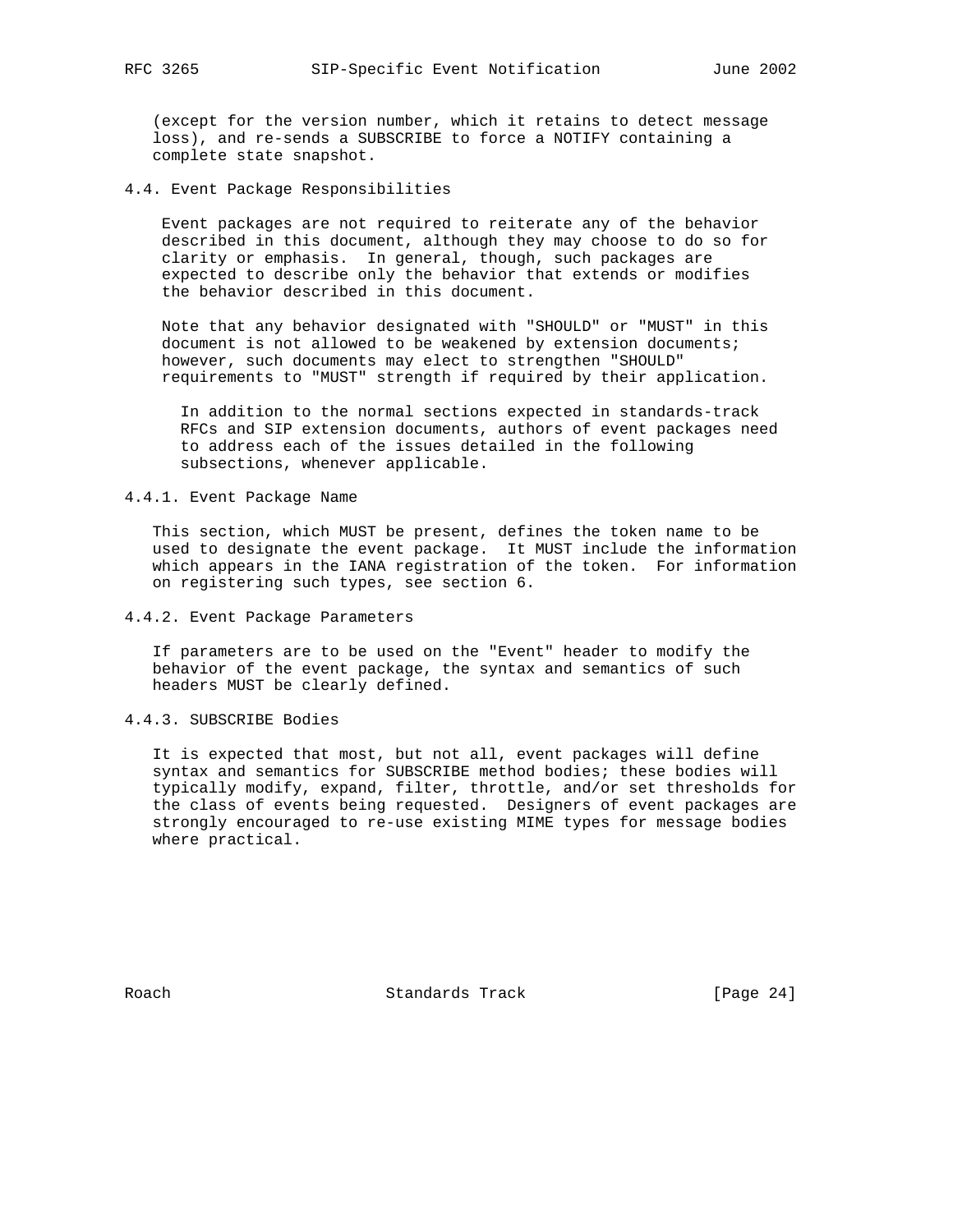This mandatory section of an event package defines what type or types of event bodies are expected in SUBSCRIBE requests (or specify that no event bodies are expected). It should point to detailed definitions of syntax and semantics for all referenced body types.

4.4.4. Subscription Duration

 It is RECOMMENDED that event packages give a suggested range of times considered reasonable for the duration of a subscription. Such packages MUST also define a default "Expires" value to be used if none is specified.

4.4.5. NOTIFY Bodies

 The NOTIFY body is used to report state on the resource being monitored. Each package MUST define what type or types of event bodies are expected in NOTIFY requests. Such packages MUST specify or cite detailed specifications for the syntax and semantics associated with such event body.

 Event packages also MUST define which MIME type is to be assumed if none are specified in the "Accept" header of the SUBSCRIBE request.

4.4.6. Notifier processing of SUBSCRIBE requests

 This section describes the processing to be performed by the notifier upon receipt of a SUBSCRIBE request. Such a section is required.

 Information in this section includes details of how to authenticate subscribers and authorization issues for the package. Such authorization issues may include, for example, whether all SUBSCRIBE requests for this package are answered with 202 responses (see section 5.2.).

#### 4.4.7. Notifier generation of NOTIFY requests

 This section of an event package describes the process by which the notifier generates and sends a NOTIFY request. This includes detailed information about what events cause a NOTIFY to be sent, how to compute the state information in the NOTIFY, how to generate neutral or fake state information to hide authorization delays and decisions from users, and whether state information is complete or deltas for notifications; see section 4.3. Such a section is required.

 This section may optionally describe the behavior used to process the subsequent response.

Roach Standards Track [Page 25]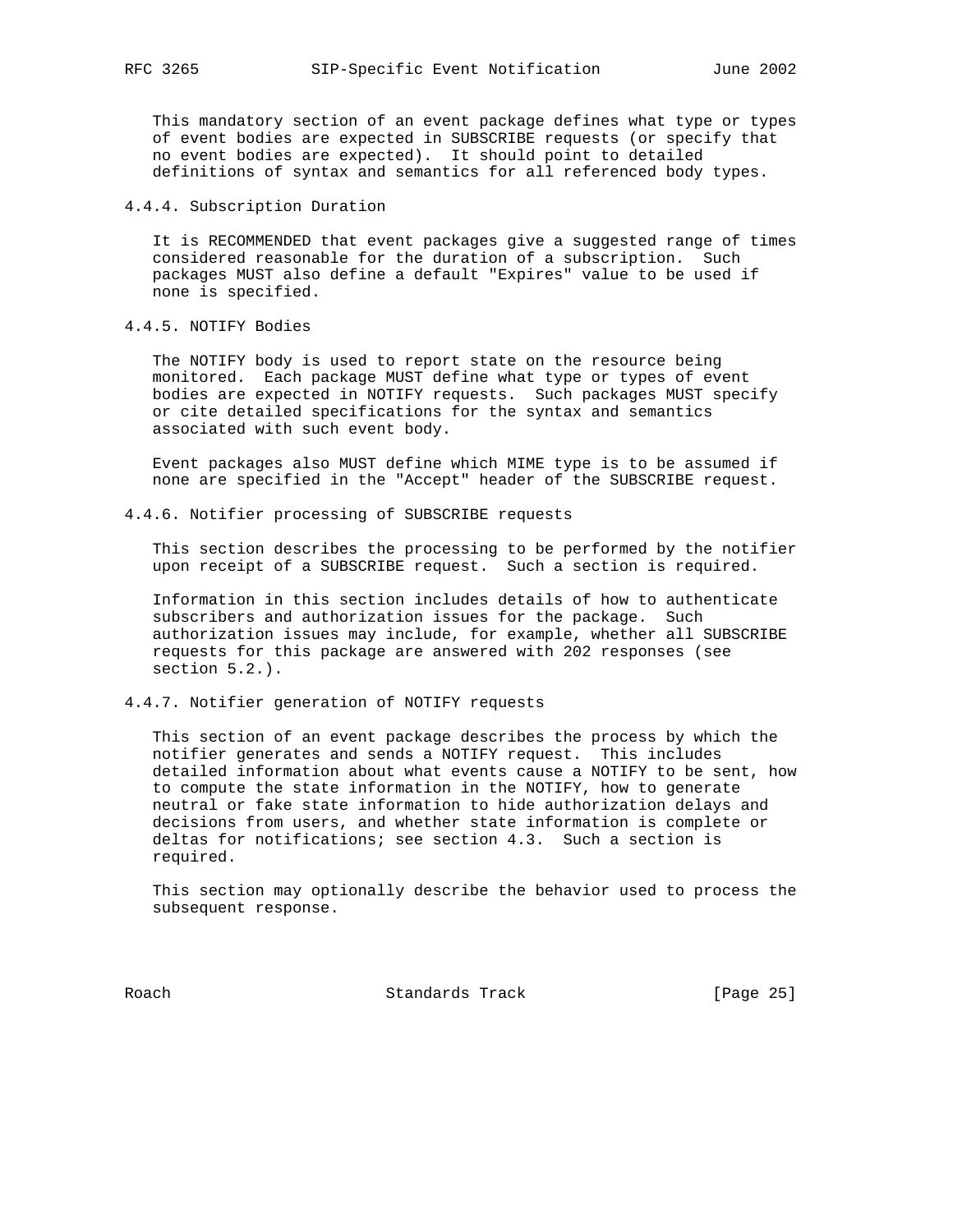#### 4.4.8. Subscriber processing of NOTIFY requests

 This section of an event package describes the process followed by the subscriber upon receipt of a NOTIFY request, including any logic required to form a coherent resource state (if applicable).

4.4.9. Handling of forked requests

 Each event package MUST specify whether forked SUBSCRIBE requests are allowed to install multiple subscriptions.

 If such behavior is not allowed, the first potential dialog establishing message will create a dialog. All subsequent NOTIFY messages which correspond to the SUBSCRIBE message (i.e., match "To", "From", "From" header "tag" parameter, "Call-ID", "CSeq", "Event", and "Event" header "id" parameter) but which do not match the dialog would be rejected with a 481 response. Note that the 200-class response to the SUBSCRIBE can arrive after a matching NOTIFY has been received; such responses might not correlate to the same dialog established by the NOTIFY. Except as required to complete the SUBSCRIBE transaction, such non-matching 200-class responses are ignored.

 If installing of multiple subscriptions by way of a single forked SUBSCRIBE is allowed, the subscriber establishes a new dialog towards each notifier by returning a 200-class response to each NOTIFY. Each dialog is then handled as its own entity, and is refreshed independent of the other dialogs.

 In the case that multiple subscriptions are allowed, the event package MUST specify whether merging of the notifications to form a single state is required, and how such merging is to be performed. Note that it is possible that some event packages may be defined in such a way that each dialog is tied to a mutually exclusive state which is unaffected by the other dialogs; this MUST be clearly stated if it is the case.

4.4.10. Rate of notifications

 Each event package is expected to define a requirement (SHOULD or MUST strength) which defines an absolute maximum on the rate at which notifications are allowed to be generated by a single notifier.

 Each package MAY further define a throttle mechanism which allows subscribers to further limit the rate of notification.

Roach Standards Track [Page 26]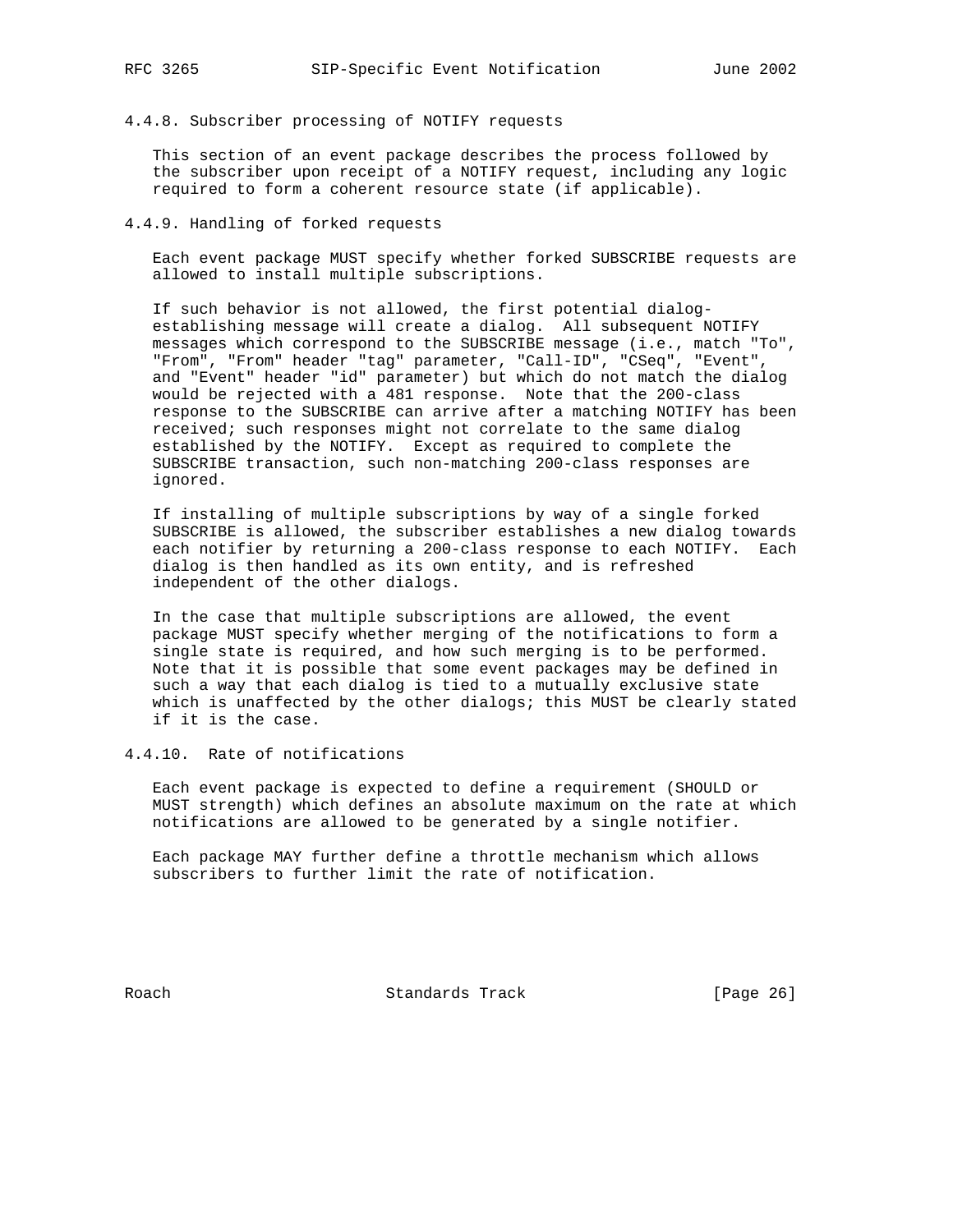#### 4.4.11. State Agents

 Designers of event packages should consider whether their package can benefit from network aggregation points (state agents) and/or nodes which act on behalf of other nodes. (For example, nodes which provide state information about a resource when such a resource is unable or unwilling to provide such state information itself). An example of such an application is a node which tracks the presence and availability of a user in the network.

 If state agents are to be used by the package, the package MUST specify how such state agents aggregate information and how they provide authentication and authorization.

 Event packages MAY also outline specific scenarios under which notifier migrations take place.

# 4.4.12. Examples

 Event packages SHOULD include several demonstrative message flow diagrams paired with several typical, syntactically correct, and complete messages.

 It is RECOMMENDED that documents describing event packages clearly indicate that such examples are informative and not normative, with instructions that implementors refer to the main text of the document for exact protocol details.

4.4.13. Use of URIs to Retrieve State

 Some types of event packages may define state information which is potentially too large to reasonably send in a SIP message. To alleviate this problem, event packages may include the ability to convey a URI instead of state information; this URI will then be used to retrieve the actual state information.

 The precise mechanisms for conveying such URIs are out of the scope of this document.

Roach **Standards Track** [Page 27]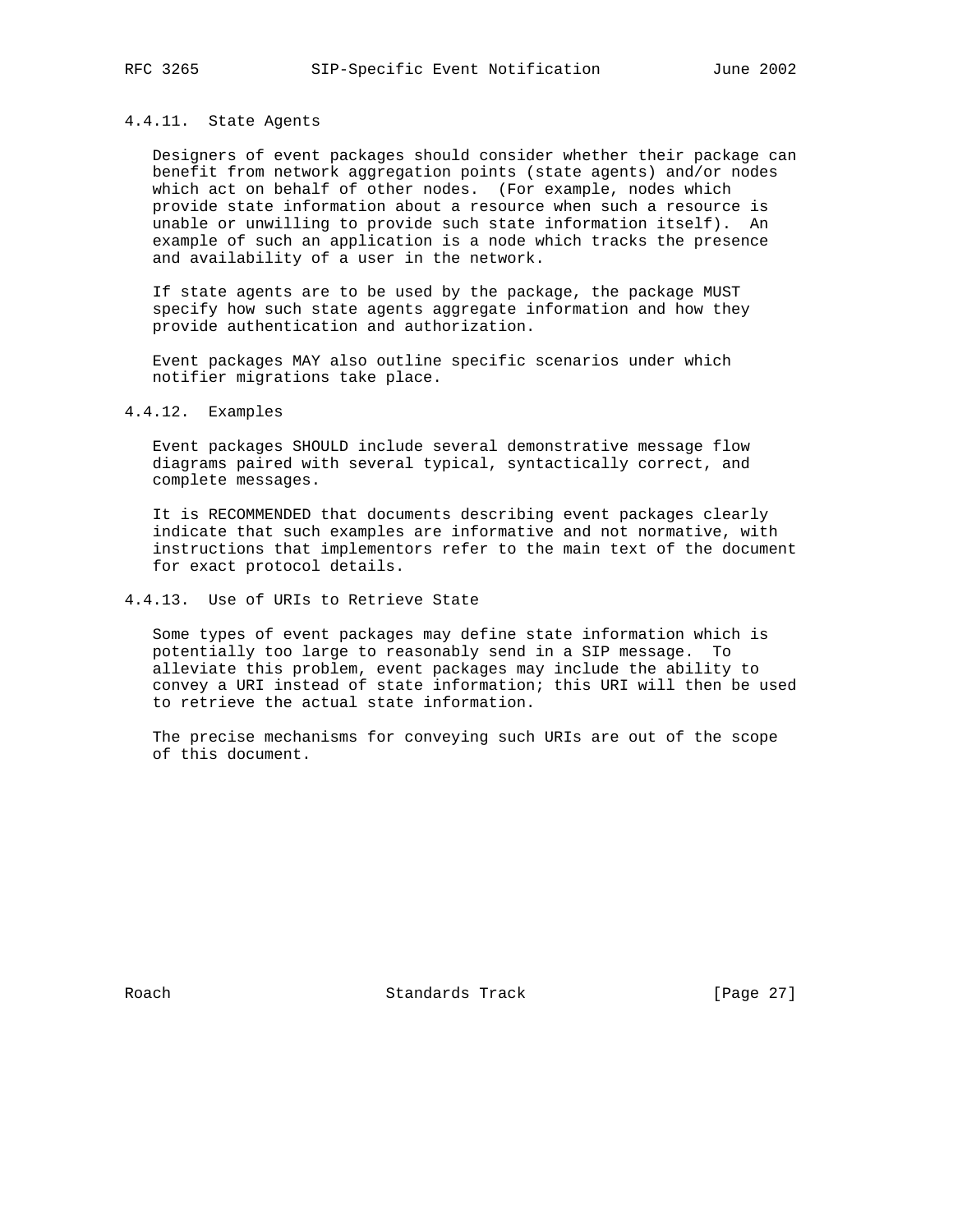### 5. Security Considerations

#### 5.1. Access Control

 The ability to accept subscriptions should be under the direct control of the notifier's user, since many types of events may be considered sensitive for the purposes of privacy. Similarly, the notifier should have the ability to selectively reject subscriptions based on the subscriber identity (based on access control lists), using standard SIP authentication mechanisms. The methods for creation and distribution of such access control lists is outside the scope of this document.

#### 5.2. Notifier Privacy Mechanism

 The mere act of returning a 200 or certain 4xx and 6xx responses to SUBSCRIBE requests may, under certain circumstances, create privacy concerns by revealing sensitive policy information. In these cases, the notifier SHOULD always return a 202 response. While the subsequent NOTIFY message may not convey true state, it MUST appear to contain a potentially correct piece of data from the point of view of the subscriber, indistinguishable from a valid response. Information about whether a user is authorized to subscribe to the requested state is never conveyed back to the original user under these circumstances.

 Individual packages and their related documents for which such a mode of operation makes sense can further describe how and why to generate such potentially correct data. For example, such a mode of operation is mandated by RFC 2779 [6] for user presence information.

5.3. Denial-of-Service attacks

 The current model (one SUBSCRIBE request triggers a SUBSCRIBE response and one or more NOTIFY requests) is a classic setup for an amplifier node to be used in a smurf attack.

 Also, the creation of state upon receipt of a SUBSCRIBE request can be used by attackers to consume resources on a victim's machine, rendering it unusable.

 To reduce the chances of such an attack, implementations of notifiers SHOULD require authentication. Authentication issues are discussed in SIP [1].

Roach Standards Track [Page 28]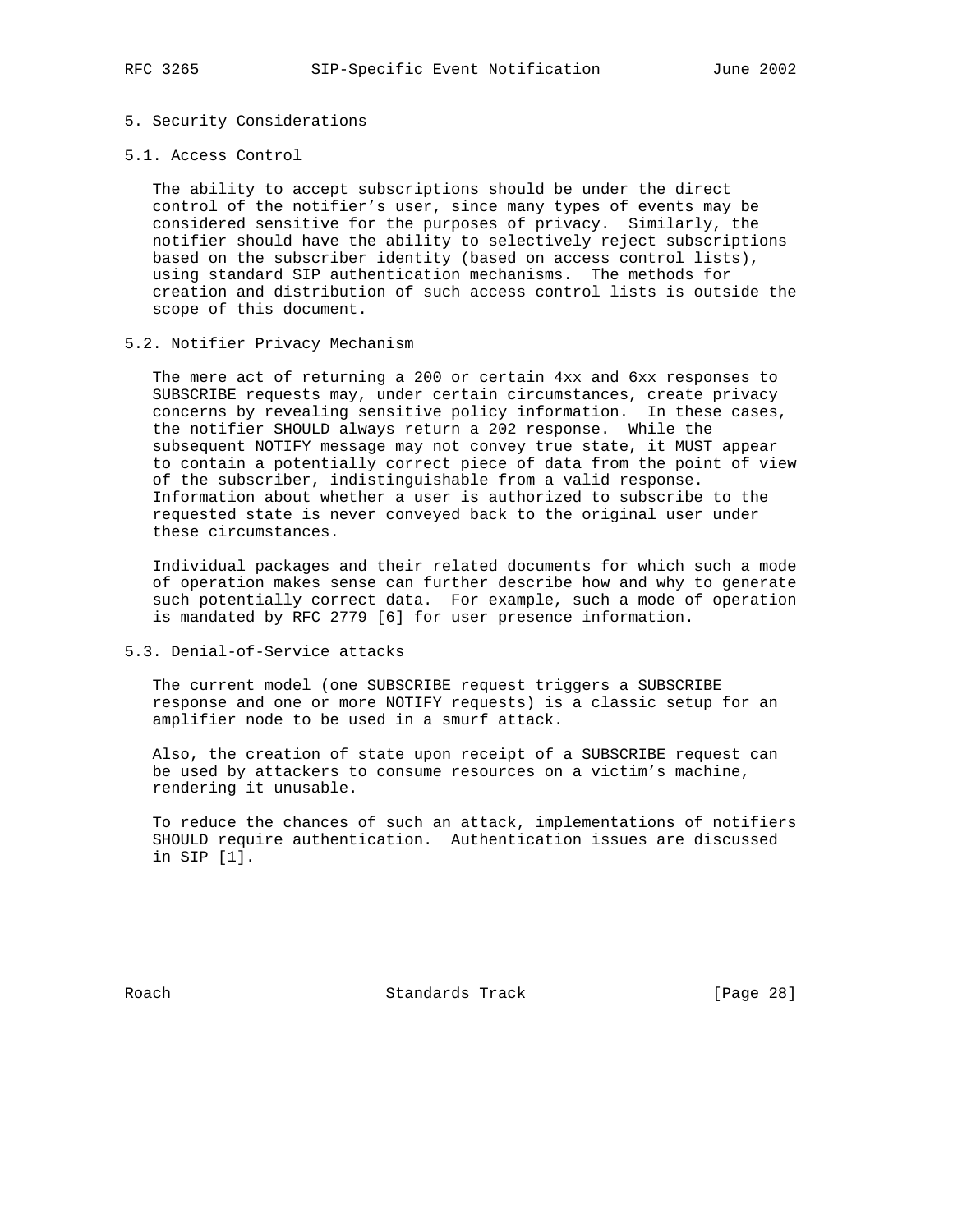### 5.4. Replay Attacks

Replaying of either SUBSCRIBE or NOTIFY can have detrimental effects.

 In the case of SUBSCRIBE messages, attackers may be able to install any arbitrary subscription which it witnessed being installed at some point in the past. Replaying of NOTIFY messages may be used to spoof old state information (although a good versioning mechanism in the body of the NOTIFY messages may help mitigate such an attack). Note that the prohibition on sending NOTIFY messages to nodes which have not subscribed to an event also aids in mitigating the effects of such an attack.

 To prevent such attacks, implementations SHOULD require authentication with anti-replay protection. Authentication issues are discussed in SIP [1].

#### 5.5. Man-in-the middle attacks

 Even with authentication, man-in-the-middle attacks using SUBSCRIBE may be used to install arbitrary subscriptions, hijack existing subscriptions, terminate outstanding subscriptions, or modify the resource to which a subscription is being made. To prevent such attacks, implementations SHOULD provide integrity protection across "Contact", "Route", "Expires", "Event", and "To" headers of SUBSCRIBE messages, at a minimum. If SUBSCRIBE bodies are used to define further information about the state of the call, they SHOULD be included in the integrity protection scheme.

 Man-in-the-middle attacks may also attempt to use NOTIFY messages to spoof arbitrary state information and/or terminate outstanding subscriptions. To prevent such attacks, implementations SHOULD provide integrity protection across the "Call-ID", "CSeq", and "Subscription-State" headers and the bodies of NOTIFY messages.

 Integrity protection of message headers and bodies is discussed in SIP [1].

#### 5.6. Confidentiality

 The state information contained in a NOTIFY message has the potential to contain sensitive information. Implementations MAY encrypt such information to ensure confidentiality.

 While less likely, it is also possible that the information contained in a SUBSCRIBE message contains information that users might not want to have revealed. Implementations MAY encrypt such information to ensure confidentiality.

Roach Standards Track [Page 29]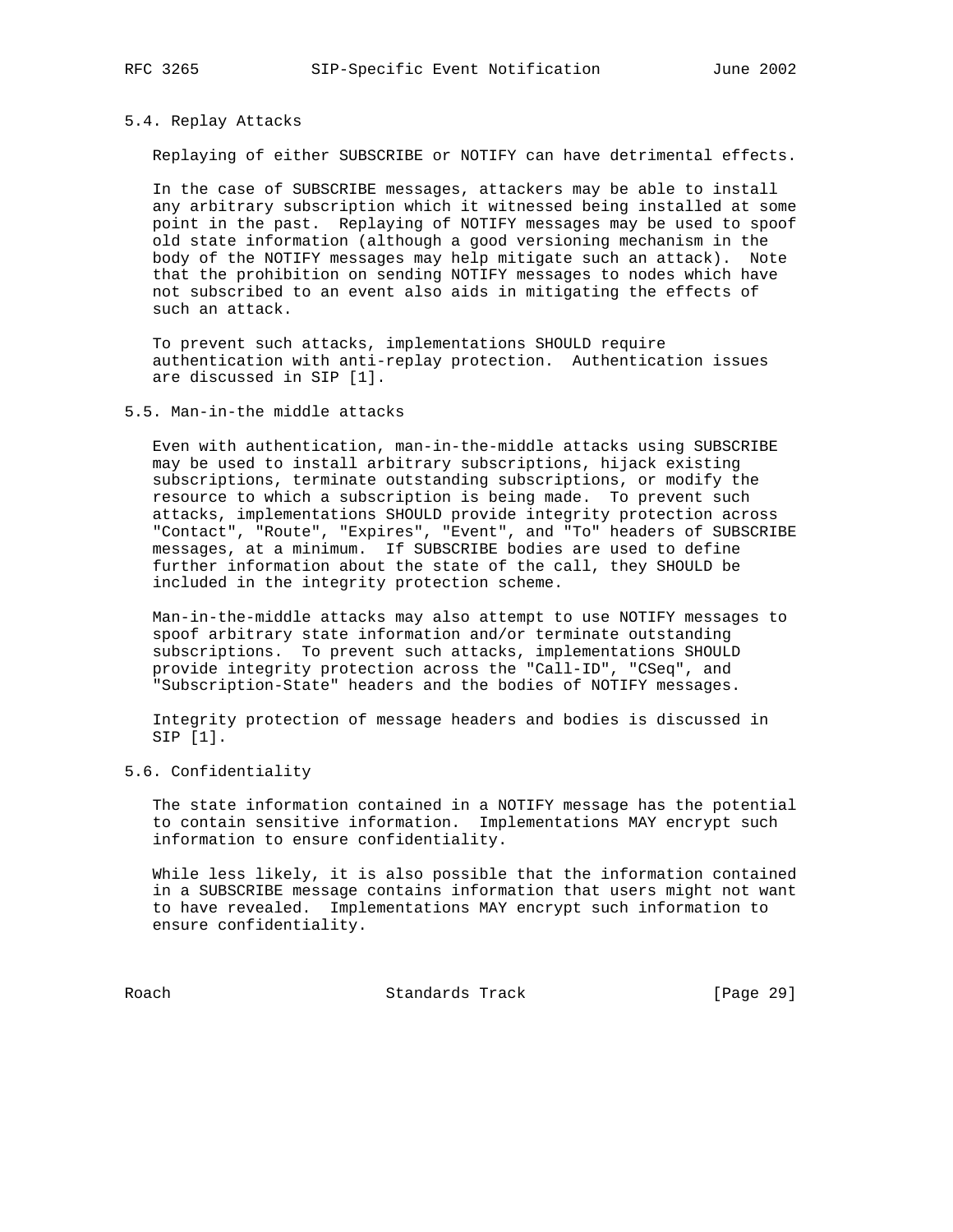To allow the remote party to hide information it considers sensitive, all implementations SHOULD be able to handle encrypted SUBSCRIBE and NOTIFY messages.

The mechanisms for providing confidentiality are detailed in SIP [1].

6. IANA Considerations

 This document defines an event-type namespace which requires a central coordinating body. The body chosen for this coordination is the Internet Assigned Numbers Authority (IANA).

 There are two different types of event-types: normal event packages, and event template-packages; see section 4.2. To avoid confusion, template-package names and package names share the same namespace; in other words, an event template-package MUST NOT share a name with a package.

 Following the policies outlined in "Guidelines for Writing an IANA Considerations Section in RFCs" [4], normal event package identification tokens are allocated as First Come First Served, and event template-package identification tokens are allocated on a IETF Consensus basis.

 Registrations with the IANA MUST include the token being registered and whether the token is a package or a template-package. Further, packages MUST include contact information for the party responsible for the registration and/or a published document which describes the event package. Event template-package token registrations MUST include a pointer to the published RFC which defines the event template-package.

 Registered tokens to designate packages and template-packages MUST NOT contain the character ".", which is used to separate template packages from packages.

6.1. Registration Information

 As this document specifies no package or template-package names, the initial IANA registration for event types will be empty. The remainder of the text in this section gives an example of the type of information to be maintained by the IANA; it also demonstrates all five possible permutations of package type, contact, and reference.

 The table below lists the event packages and template-packages defined in "SIP-Specific Event Notification" [RFC3265]. Each name is designated as a package or a template-package under "Type".

Roach Standards Track [Page 30]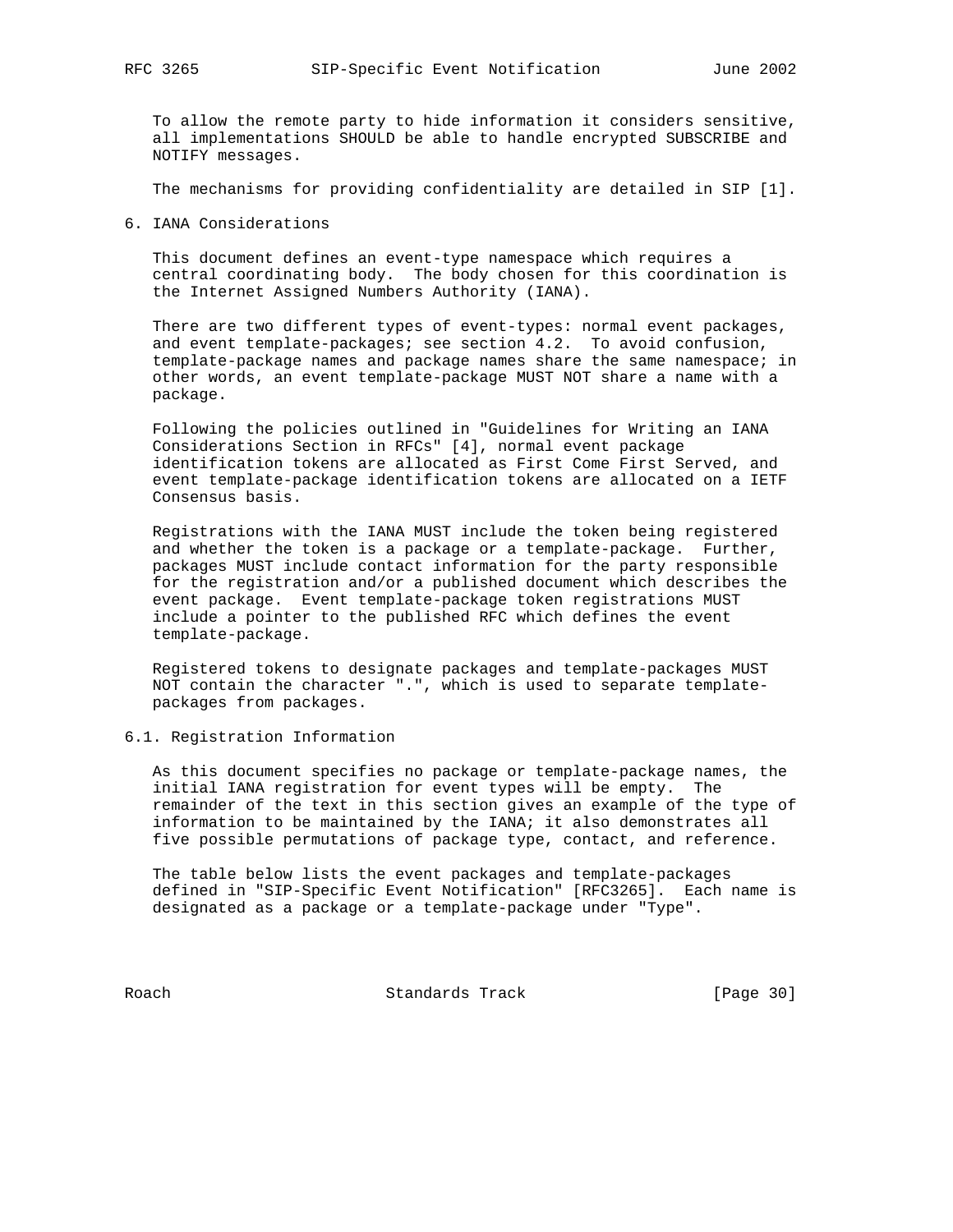Package Name Type Contact Reference ------------ ---- ------- -------- example1 package [Roach] example2 package [Roach] [RFC3265] example3 package [RFC3265] example4 template [Roach] [RFC3265] example5 template [RFC3265] PEOPLE ------ [Roach] Adam Roach <adam@dynamicsoft.com> REFERENCES ---------- [RFC3265] Roach, A., "SIP-Specific Event Notification", RFC 3265, June 2002. 6.2. Registration Template To: ietf-sip-events@iana.org Subject: Registration of new SIP event package Package Name: (Package names must conform to the syntax described in section 7.2.1.) Is this registration for a Template Package: (indicate yes or no) Published Specification(s): (Template packages require a published RFC. Other packages may reference a specification when appropriate). Person & email address to contact for further information: 6.3. Header Field Names This document registers three new header field names, described elsewhere in this document. These headers are defined by the following information, which is to be added to the header sub registry under http://www.iana.org/assignments/sip-parameters. Header Name: Allow-Events Compact Form: u Roach **Standards Track** [Page 31]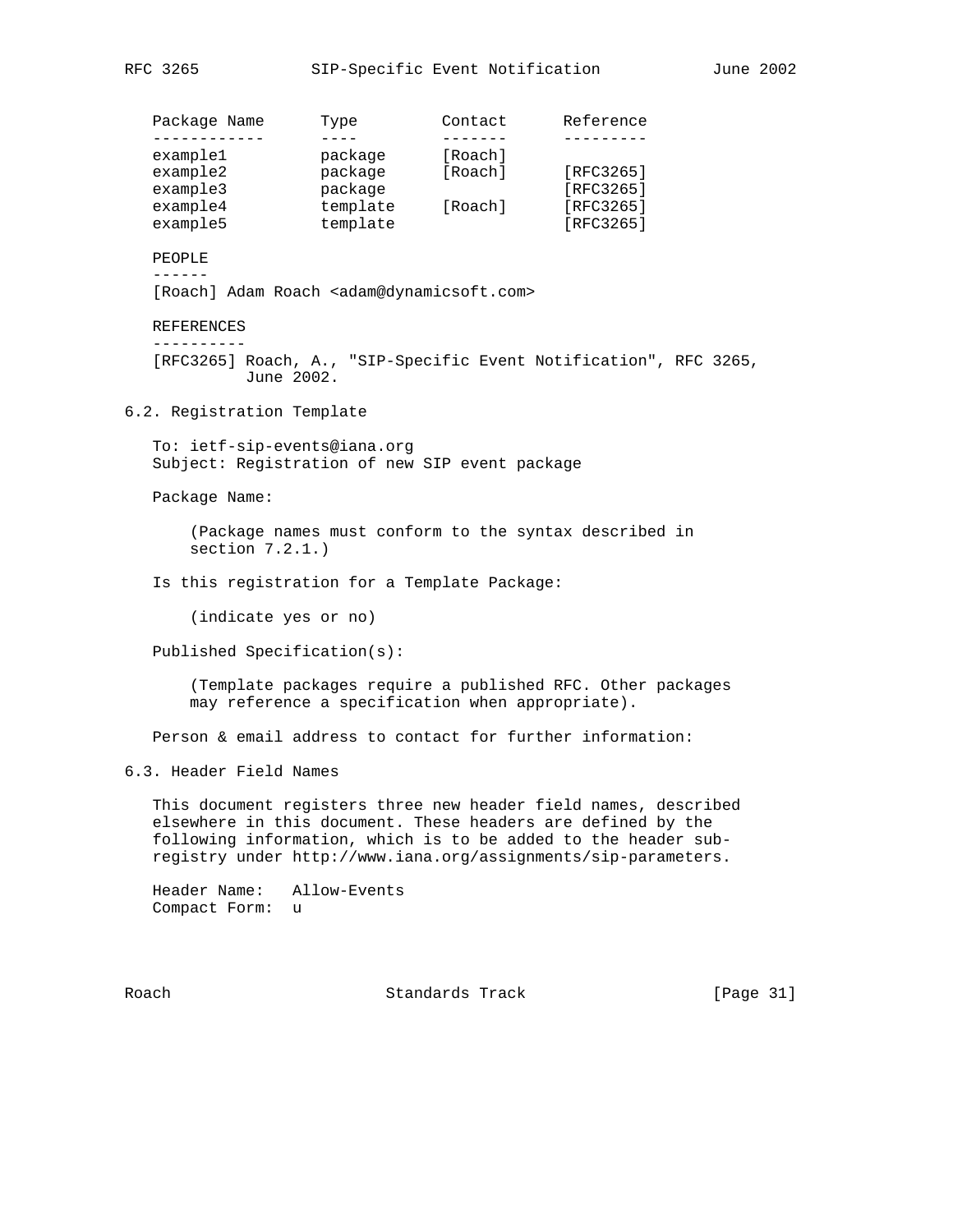Header Name: Subscription-State Compact Form: (none)

 Header Name: Event Compact Form: o

6.4. Response Codes

 This document registers two new response codes. These response codes are defined by the following information, which is to be added to the method and response-code sub-registry under http://www.iana.org/assignments/sip-parameters.

 Response Code Number: 202 Default Reason Phrase: Accepted

 Response Code Number: 489 Default Reason Phrase: Bad Event

7. Syntax

 This section describes the syntax extensions required for event notification in SIP. Semantics are described in section 3. Note that the formal syntax definitions described in this document are expressed in the ABNF format used in SIP [1], and contain references to elements defined therein.

7.1. New Methods

 This document describes two new SIP methods: SUBSCRIBE and NOTIFY.

This table expands on tables 2 and 3 in SIP [1].

| Header          | Where | SUB | NOT |
|-----------------|-------|-----|-----|
|                 |       |     |     |
| Accept          | R     | ∩   | ∩   |
| Accept          | 2xx   |     |     |
| Accept          | 415   | ∩   | ∩   |
| Accept-Encoding | R     | ∩   | ∩   |
| Accept-Encoding | 2xx   |     |     |
| Accept-Encoding | 415   | ∩   | ∩   |
| Accept-Lanquage | R     | ∩   | ∩   |
| Accept-Language | 2xx   |     |     |
| Accept-Lanquage | 415   | ∩   | ∩   |
| Alert-Info      | R     |     |     |
| Alert-Info      | 180   |     |     |
| Allow           | R     | ∩   |     |

Roach **Standards Track** [Page 32]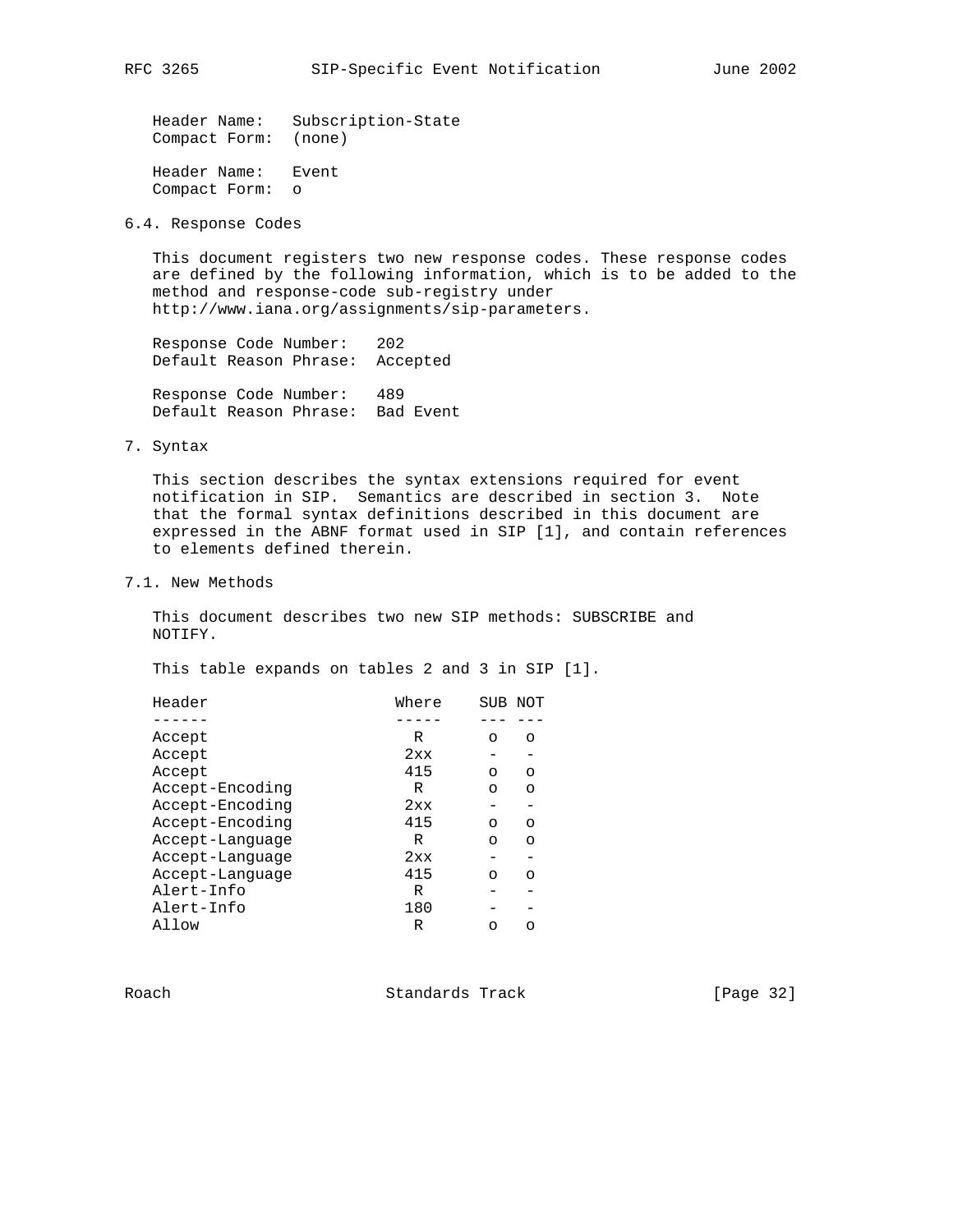| Allow                       | 2xx                | O                        | O                 |
|-----------------------------|--------------------|--------------------------|-------------------|
| Allow                       | r                  | O                        | O                 |
| Allow                       | 405                | m                        | m                 |
| Authentication-Info         | 2xx                | O                        | O                 |
| Authorization               | R                  | O                        | O                 |
| Call-ID                     | C                  | m                        | m                 |
| Contact                     | R                  | m                        | m                 |
| Contact                     | 1xx                | O                        | O                 |
| Contact                     | 2xx                | m                        | O                 |
| Contact                     | 3xx                | m                        | m                 |
| Contact                     | 485                | O                        | O                 |
| Content-Disposition         |                    | O                        | O                 |
| Content-Encoding            |                    | O                        | O                 |
| Content-Language            |                    | O                        | O                 |
| Content-Length              |                    | t.                       | t                 |
| Content-Type                |                    | $^\star$                 | $^\star$          |
| CSeq                        | C                  | m                        | m                 |
| Date                        |                    | O                        | O                 |
| Error-Info                  | $300 - 699$        | O                        | O                 |
| Expires                     |                    | O                        | -                 |
| Expires                     | 2xx                | m                        |                   |
| From                        | C                  | m                        |                   |
| In-Reply-To                 | R                  | $\qquad \qquad -$        | m<br>-            |
| Max-Forwards                |                    |                          |                   |
|                             | R<br>423           | m                        | m                 |
| Min-Expires<br>MIME-Version |                    | m                        |                   |
|                             |                    | O                        | O                 |
| Organization                |                    | O                        |                   |
| Priority                    | R<br>407           | O                        |                   |
| Proxy-Authenticate          |                    | m                        | m                 |
| Proxy-Authorization         | R                  | O                        | O                 |
| Proxy-Require               | R                  | O                        | O                 |
| RAck                        | R                  | Ξ.                       | -                 |
| Record-Route                | R                  | O                        | O                 |
| Record-Route                | 2xx, 401, 484      | O                        | O                 |
| Reply-To                    |                    | $\overline{\phantom{0}}$ | $\qquad \qquad -$ |
| Require                     |                    | O                        | O                 |
| Retry-After                 | 404, 413, 480, 486 | O                        | O                 |
| Retry-After                 | 500,503            | O                        | O                 |
| Retry-After                 | 600,603            | O                        | O                 |
| Route                       | R                  | C                        | С                 |
| RSeq                        | $1xx$              | $\circ$                  | O                 |
| Server                      | r                  | O                        | O                 |
| Subject                     | R                  |                          |                   |
| Supported                   | R                  | O                        | O                 |
| Supported                   | 2xx                | O                        | O                 |
| Timestamp                   |                    | O                        | O                 |
| To                          | c(1)               | m                        | m                 |
| Unsupported                 | 420                | O                        | O                 |

Roach Standards Track [Page 33]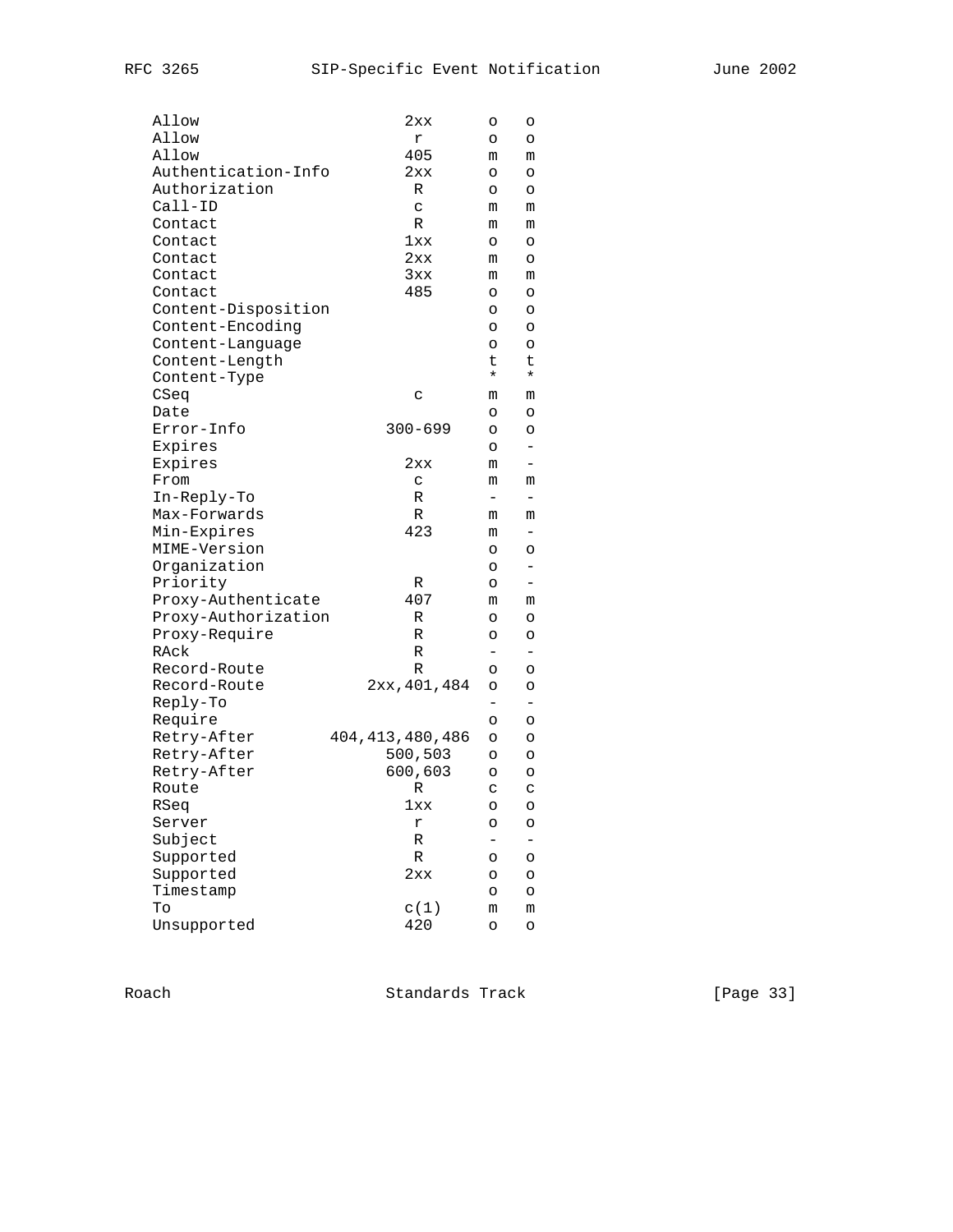| User-Agent       |       |   |  |
|------------------|-------|---|--|
| Via              | C     | m |  |
| Warning          | R     |   |  |
| Warning          |       |   |  |
| WWW-Authenticate | 4 N 1 | m |  |

7.1.1. SUBSCRIBE method

 "SUBSCRIBE" is added to the definition of the element "Method" in the SIP message grammar.

 Like all SIP method names, the SUBSCRIBE method name is case sensitive. The SUBSCRIBE method is used to request asynchronous notification of an event or set of events at a later time.

7.1.2. NOTIFY method

 "NOTIFY" is added to the definition of the element "Method" in the SIP message grammar.

 The NOTIFY method is used to notify a SIP node that an event which has been requested by an earlier SUBSCRIBE method has occurred. It may also provide further details about the event.

7.2. New Headers

 This table expands on tables 2 and 3 in SIP [1], as amended by the changes described in section 7.1.

 Header field where proxy ACK BYE CAN INV OPT REG PRA SUB NOT ----------------------------------------------------------------- Allow-Events R o o - o o o o o o Allow-Events 2xx - o - o o o o o o Allow-Events 489 - - - - - - - m m Event  $R$  - - - - - - m m Subscription-State R - - - - - - - - m

7.2.1. "Event" header

 Event is added to the definition of the element "message-header" in the SIP message grammar.

 For the purposes of matching responses and NOTIFY messages with SUBSCRIBE messages, the event-type portion of the "Event" header is compared byte-by-byte, and the "id" parameter token (if present) is compared byte-by-byte. An "Event" header containing an "id" parameter never matches an "Event" header without an "id" parameter. No other parameters are considered when performing a comparison.

Roach **Standards Track** [Page 34]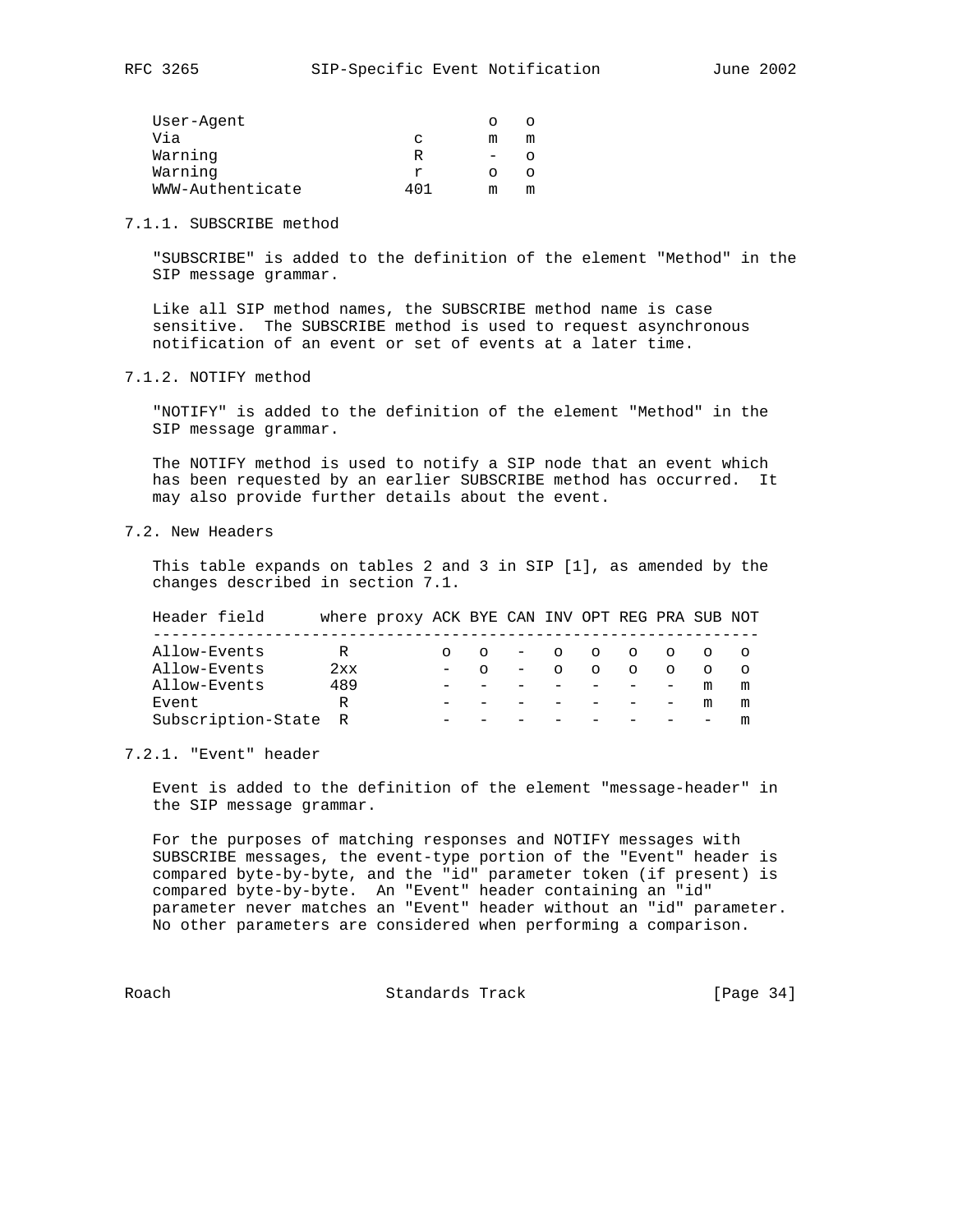Note that the forgoing text means that "Event: foo; id=1234" would match "Event: foo; param=abcd; id=1234", but not "Event: foo" (id does not match) or "Event: Foo; id=1234" (event portion does not match).

 This document does not define values for event-types. These values will be defined by individual event packages, and MUST be registered with the IANA.

 There MUST be exactly one event type listed per event header. Multiple events per message are disallowed.

7.2.2. "Allow-Events" Header

 Allow-Events is added to the definition of the element "general header" in the SIP message grammar. Its usage is described in section 3.3.7.

7.2.3. "Subscription-State" Header

 Subscription-State is added to the definition of the element "request-header" in the SIP message grammar. Its usage is described in section 3.2.4.

7.3. New Response Codes

7.3.1. "202 Accepted" Response Code

 The 202 response is added to the "Success" header field definition. "202 Accepted" has the same meaning as that defined in HTTP/1.1 [3].

7.3.2. "489 Bad Event" Response Code

 The 489 event response is added to the "Client-Error" header field definition. "489 Bad Event" is used to indicate that the server did not understand the event package specified in a "Event" header field.

7.4. Augmented BNF Definitions

 The Augmented BNF definitions for the various new and modified syntax elements follows. The notation is as used in SIP [1], and any elements not defined in this section are as defined in SIP and the documents to which it refers.

| SUBSCRIBEm | $=$ $x53.55.42.53.43.52.49.42.45$ ; SUBSCRIBE in caps |  |  |
|------------|-------------------------------------------------------|--|--|
| NOTIFYm    | = $8x4E.4F.54.49.46.59$ ; NOTIFY in caps              |  |  |
|            | $extension-method = SUBSCRIBEm / NOTIFYm / token$     |  |  |

Roach **Standards Track** [Page 35]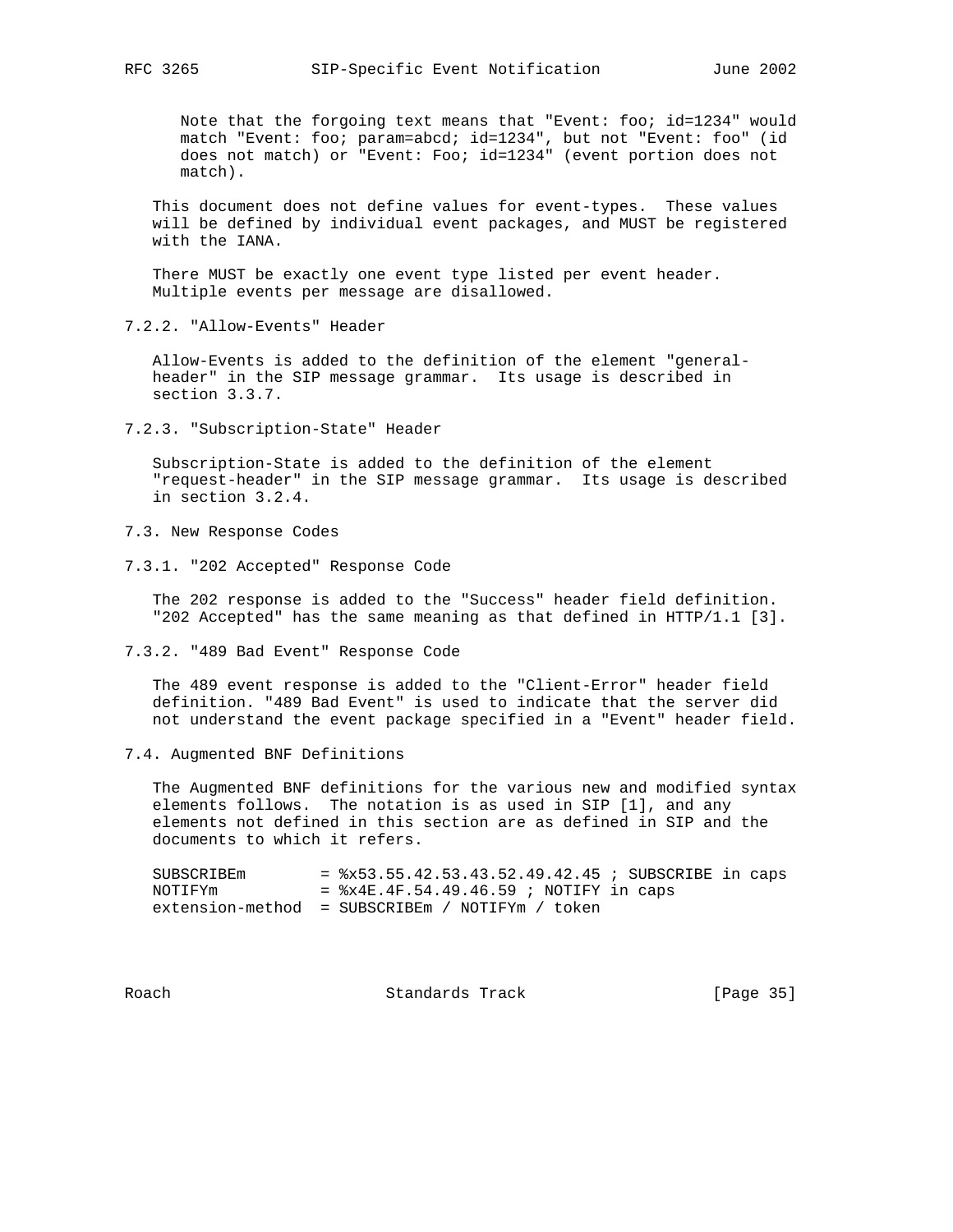| Event                          | = ( "Event" / "o" ) HCOLON event-type                                                                                                  |
|--------------------------------|----------------------------------------------------------------------------------------------------------------------------------------|
|                                | *(SEMI event-param)                                                                                                                    |
| event-type                     | event-package *( "." event-template )<br>$=$                                                                                           |
| event-package                  | = token-nodot                                                                                                                          |
| event-template                 | = token-nodot                                                                                                                          |
| token-nodot                    | 1* ( alphanum / "-" / "!" / "%" / "*"<br>$=$                                                                                           |
| event-param                    | = generic-param / ( "id" EQUAL token )                                                                                                 |
|                                | Allow-Events = ( "Allow-Events" / "u" ) HCOLON event-type<br>*(COMMA event-type)                                                       |
| Subscription-State             | = "Subscription-State" HCOLON substate-value<br>* (SEMI subexp-params)                                                                 |
| substate-value                 | = "active" / "pending" / "terminated"<br>/ extension-substate                                                                          |
| extension-substate             | $=$ token                                                                                                                              |
| subexp-params                  | = ("reason" EQUAL event-reason-value)<br>/ ("expires" EQUAL delta-seconds)<br>/ ("retry-after" EQUAL delta-seconds)<br>/ generic-param |
| event-reason-value             | $=$ "deactivated"<br>/ "probation"<br>/ "rejected"<br>/ "timeout"<br>/ "giveup"                                                        |
|                                | / "noresource"                                                                                                                         |
|                                | / event-reason-extension                                                                                                               |
| event-reason-extension = token |                                                                                                                                        |

RFC 3265 SIP-Specific Event Notification June 2002

- 8. Normative References
	- [1] Rosenberg, J., Schulzrinne, H., Camarillo, G., Johnston, A., Peterson, J., Sparks, R., Handley, M. and E. Schooler, "SIP: Session Initiation Protocol", RFC 3261, June 2002.
	- [2] Petrack, S. and L. Conroy, "The PINT Service Protocol", RFC 2848, June 2000.
	- [3] Fielding, R., Gettys, J., Mogul, J., Frystyk, H., Masinter, L., Leach, P. and T. Berners-Lee, "Hypertext Transfer Protocol -- HTTP/1.1", RFC 2616, June 1999.
	- [4] Narten, T. and H. Alvestrand, "Guidelines for Writing an IANA Considerations Section in RFCs", BCP 26, RFC 2434, October 1998.

Roach Standards Track [Page 36]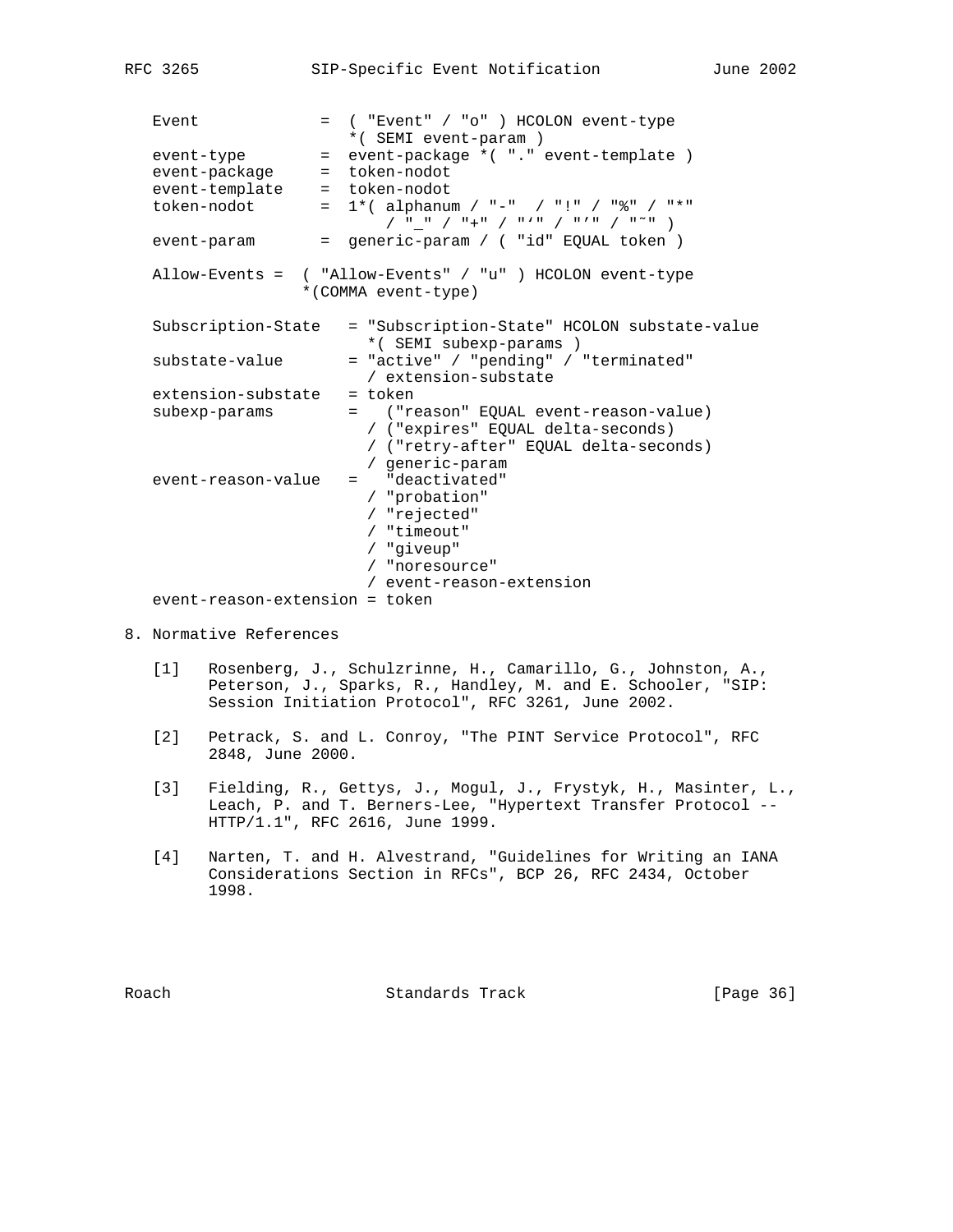- [5] Bradner, S., "Key Words for Use in RFCs to Indicate Requirement Levels", BCP 14, RFC 2119, March 1997.
- [6] Day, M., Aggarwal, S., Mohr, G. and J. Vincent, "Instant Messaging/Presence Protocol Requirements", RFC 2779, February 2000.
- 9. Informative References
	- [7] Rosenberg, J. and H. Schulzrinne, "Guidelines for Authors of SIP Extensions", Work in Progress.
	- [8] Schulzrinne, H. and J. Rosenberg, "SIP Caller Preferences and Callee Capabilities", Work in Progress.
- 10. Acknowledgements

 Thanks to the participants in the Events BOF at the 48th IETF meeting in Pittsburgh, as well as those who gave ideas and suggestions on the SIP Events mailing list. In particular, I wish to thank Henning Schulzrinne of Columbia University for coming up with the final three-tiered event identification scheme, Sean Olson for miscellaneous guidance, Jonathan Rosenberg for a thorough scrubbing of the -00 draft, and the authors of the "SIP Extensions for Presence" document for their input to SUBSCRIBE and NOTIFY request semantics.

11. Notice Regarding Intellectual Property Rights

 The IETF has been notified of intellectual property rights claimed in regard to some or all of the specification contained in this document. For more information, consult the online list of claimed rights at http://www.ietf.org/ipr.html

12. Author's Address

 Adam Roach dynamicsoft 5100 Tennyson Parkway Suite 1200 Plano, TX 75024 USA EMail: adam@dynamicsoft.com

Voice: sip:adam@dynamicsoft.com

Roach **Standards Track** [Page 37]